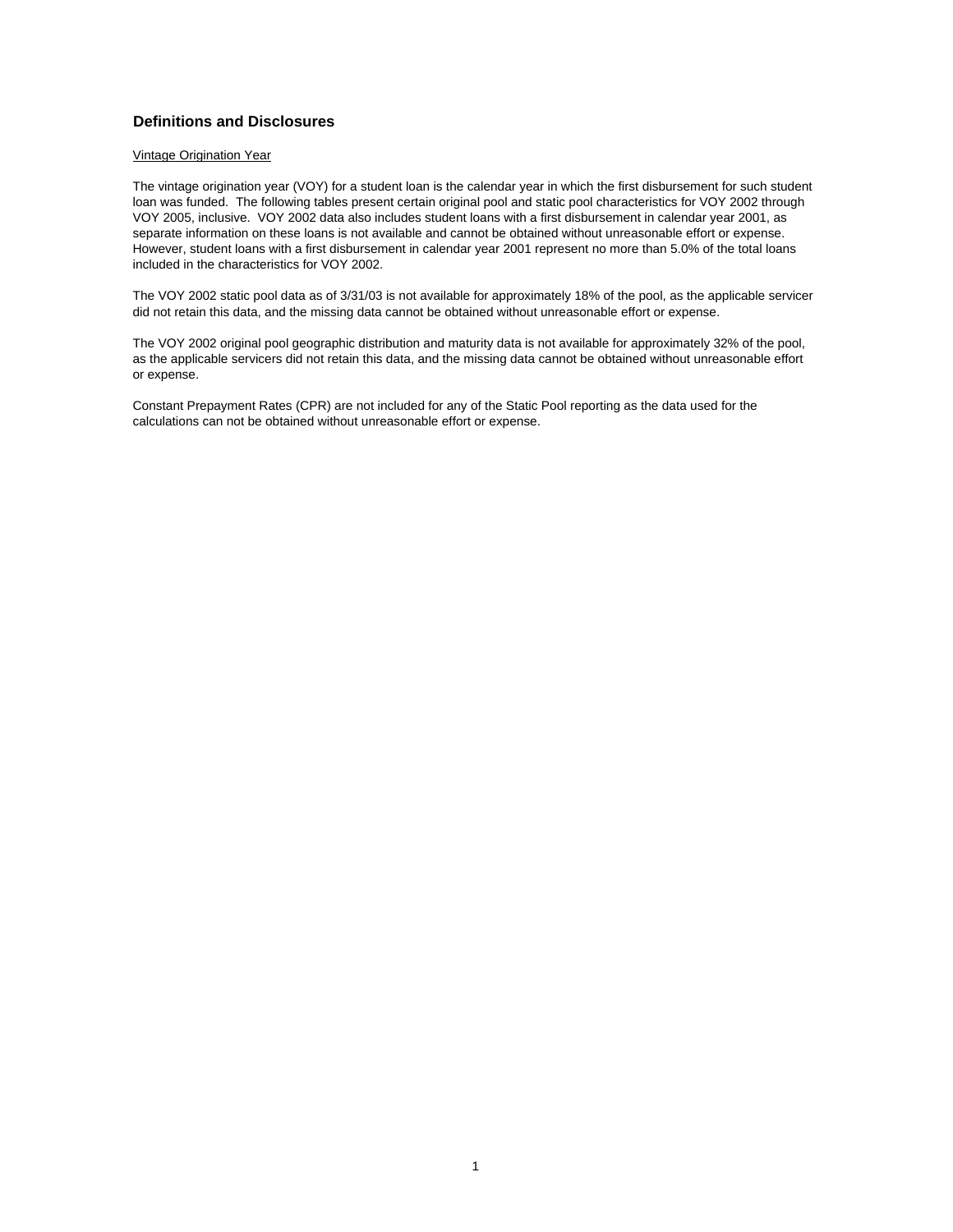| As of December 31, 2002            | <b>Principal Balance</b> | %        |
|------------------------------------|--------------------------|----------|
| <b>Total Pool Balance</b>          | 2,718,240,401            | 100.00%  |
| <b>Product Type</b>                |                          |          |
| Stafford                           | 78,309,613               | 2.88%    |
| <b>PLUS</b>                        | 24,259,152               | $0.89\%$ |
| Consolidation                      | 2,615,671,636            | 96.23%   |
| <b>Loan Status</b>                 |                          |          |
| School                             | 75,284,703               | 2.77%    |
| Grace                              | 6,728,372                | 0.25%    |
| Current                            | 1,957,938,824            | 72.03%   |
| Forbearance                        | 300,945,449              | 11.07%   |
| Deferment                          | 279,618,720              | 10.29%   |
| Delinquent                         | 96,819,253               | 3.56%    |
| Claim                              | 905,079                  | $0.03\%$ |
| <b>School Type</b>                 |                          |          |
| 4-Year                             | 76,598,955               | 2.82%    |
| 2-Year                             | 5,845,863                | 0.22%    |
| Vocational/Technical               | 15,381,073               | 0.57%    |
| Unknown                            | 4,742,874                | 0.17%    |
| Consolidation                      | 2,615,671,636            | 96.23%   |
| <b>Maturity (months)</b>           |                          |          |
| Weighted Average Remaining Term    | 271                      | N/A      |
| <b>Interest Rate Type</b>          |                          |          |
| Fixed                              | 2,615,671,636            | 96.23%   |
| Variable                           | 102,568,766              | 3.77%    |
| Weighted Average Interest Rate (%) |                          |          |
| Fixed                              | 4.85% N/A                |          |
| Variable                           | 3.82% N/A                |          |
| Total                              | 4.81% N/A                |          |
| <b>Fixed Rate Distribution</b>     |                          |          |
| 0.00-2.99%                         | 32,668                   | $0.00\%$ |
| 3.00-3.99%                         | 552,700,107              | 20.33%   |
| 4.00-4.99%                         | 1,210,424,856            | 44.53%   |
| 5.00-5.99%                         | 295,830,925              | 10.88%   |
| 6.00-6.99%                         | 472,072,524              | 17.37%   |
| 7.00-7.99%                         | 57,013,120               | 2.10%    |
| 8.00-8.99%                         | 27,597,436               | 1.02%    |
| 9.00-9.99%                         |                          | 0.00%    |
| $9.99 +$                           |                          | 0.00%    |
| <b>Variable Rate Distribution</b>  |                          |          |
| 0.00-2.99%                         |                          | 0.00%    |
| 3.00-3.99%                         | 74,056,334               | 2.72%    |
| 4.00-4.99%                         | 28,511,809               | 1.05%    |
| 5.00-5.99%                         | 623                      | 0.00%    |
| 6.00-6.99%                         |                          | 0.00%    |
| 7.00-7.99%                         |                          | 0.00%    |
| 8.00-8.99%                         |                          | 0.00%    |
| 9.00-9.99%                         |                          | 0.00%    |
| $9.99 +$                           |                          | 0.00%    |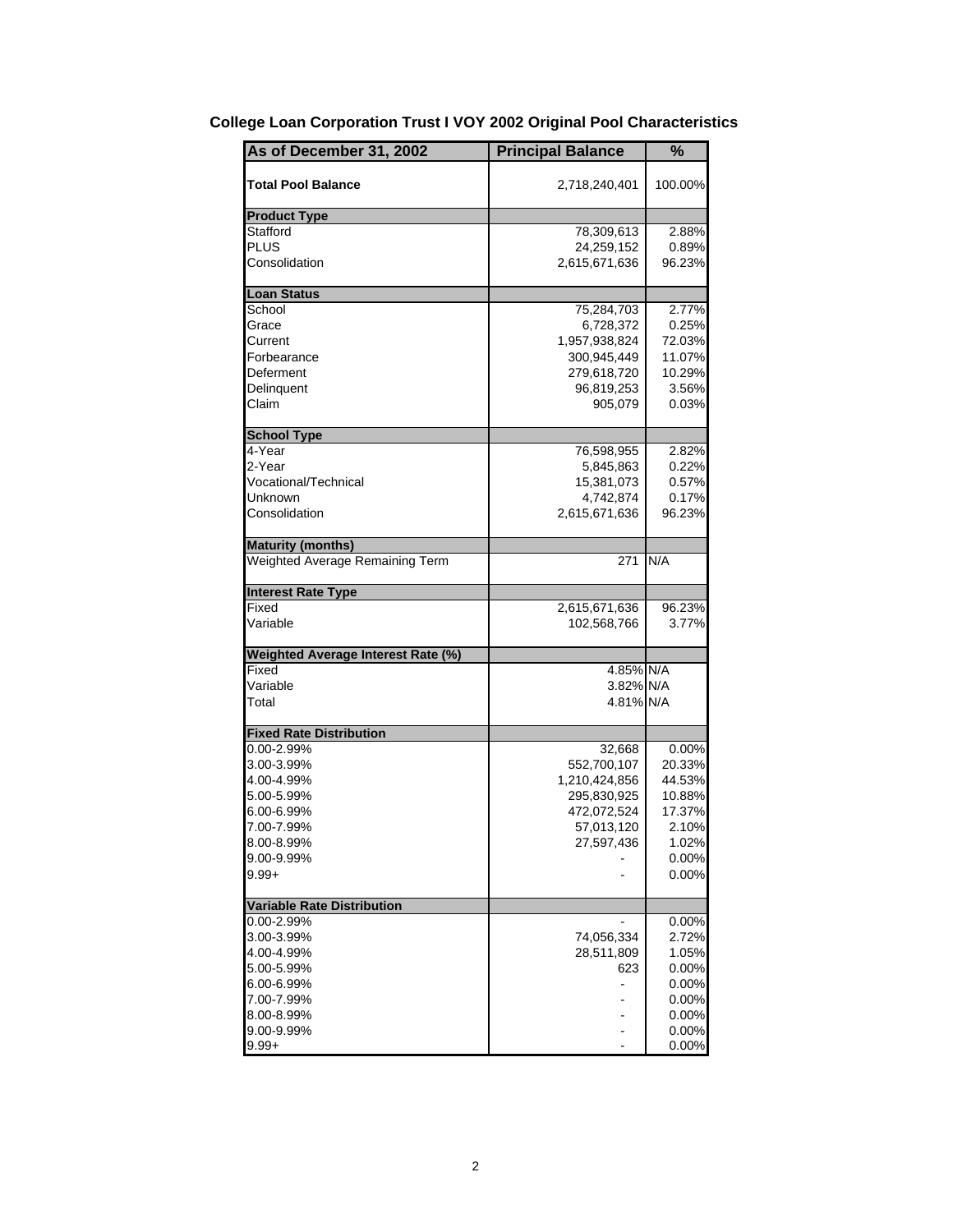| As of December 31, 2002         | <b>Principal Balance</b> | %        |
|---------------------------------|--------------------------|----------|
|                                 |                          |          |
| <b>Geographic Concentration</b> |                          |          |
| AK                              | 3,440,768                | 0.13%    |
| AL                              | 21,679,014               | 0.80%    |
| AR                              | 7,255,482                | $0.27\%$ |
| AZ                              | 33,609,998               | 1.24%    |
| СA                              | 249,943,563              | 9.20%    |
| CO                              | 39,384,604               | 1.45%    |
| <b>CT</b>                       | 23,397,406               | 0.86%    |
| DC                              | 10,551,312               | 0.39%    |
| DE                              | 5,539,090                | 0.20%    |
| FL.                             | 75,675,054               | 2.78%    |
| GA                              | 53,215,728               | 1.96%    |
| HI                              | 6,057,568                | 0.22%    |
| IA                              | 21,757,622               | 0.80%    |
| ID                              | 10,986,924               | 0.40%    |
| IL                              | 79,415,577               | 2.92%    |
| IN                              | 24,651,562               | 0.91%    |
| KS                              | 14,782,032               | 0.54%    |
| ΚY                              | 15,473,784               | 0.57%    |
| LA                              | 17,375,300               | 0.64%    |
| МA                              | 60,919,057               | 2.24%    |
| МD                              | 48,255,217               | 1.78%    |
| <b>ME</b>                       | 8,176,971                | 0.30%    |
| MI                              | 63,293,884               | 2.33%    |
| MN                              | 39,679,179               | 1.46%    |
| МO                              | 30,383,395               | 1.12%    |
| <b>MS</b>                       | 7,917,858                | 0.29%    |
| МT                              | 4,549,653                | 0.17%    |
| NС                              | 33,627,370               | 1.24%    |
| <b>ND</b>                       | 3,448,570                | 0.13%    |
| <b>NE</b>                       | 7,244,013                | 0.27%    |
| NΗ                              | 8,186,070                | 0.30%    |
| <b>NJ</b>                       | 73,097,409               | 2.69%    |
| <b>NM</b>                       | 7,639,632                | 0.28%    |
| <b>NV</b>                       | 10,191,089               | $0.37\%$ |
| <b>NY</b>                       | 200,782,916              | 7.39%    |
| OН                              | 76,576,421               | 2.82%    |
| ОК                              | 11,925,775               | 0.44%    |
| OR                              | 29,555,843               | 1.09%    |
| PA                              | 100,241,468              | 3.69%    |
| RI                              | 8,933,233                | 0.33%    |
| SC                              | 15,788,805               | 0.58%    |
| SD                              | 3,731,076                | 0.14%    |
| ΤN                              | 19,146,447               | 0.70%    |
| ТX                              | 75,804,021               | 2.79%    |
| UT                              | 7,070,370                | 0.26%    |
| VA                              | 59,581,865               | 2.19%    |
| VT                              | 3,891,993                | 0.14%    |
| <b>WA</b>                       |                          | 1.55%    |
| WI                              | 42,059,946               | 1.39%    |
|                                 | 37,876,052               |          |
| WV<br><b>WY</b>                 | 10,230,013               | 0.38%    |
|                                 | 1,367,045                | 0.05%    |
| Intl/Unknown                    | 892,875,360              | 32.85%   |

**College Loan Corporation Trust I VOY 2002 Original Pool Characteristics**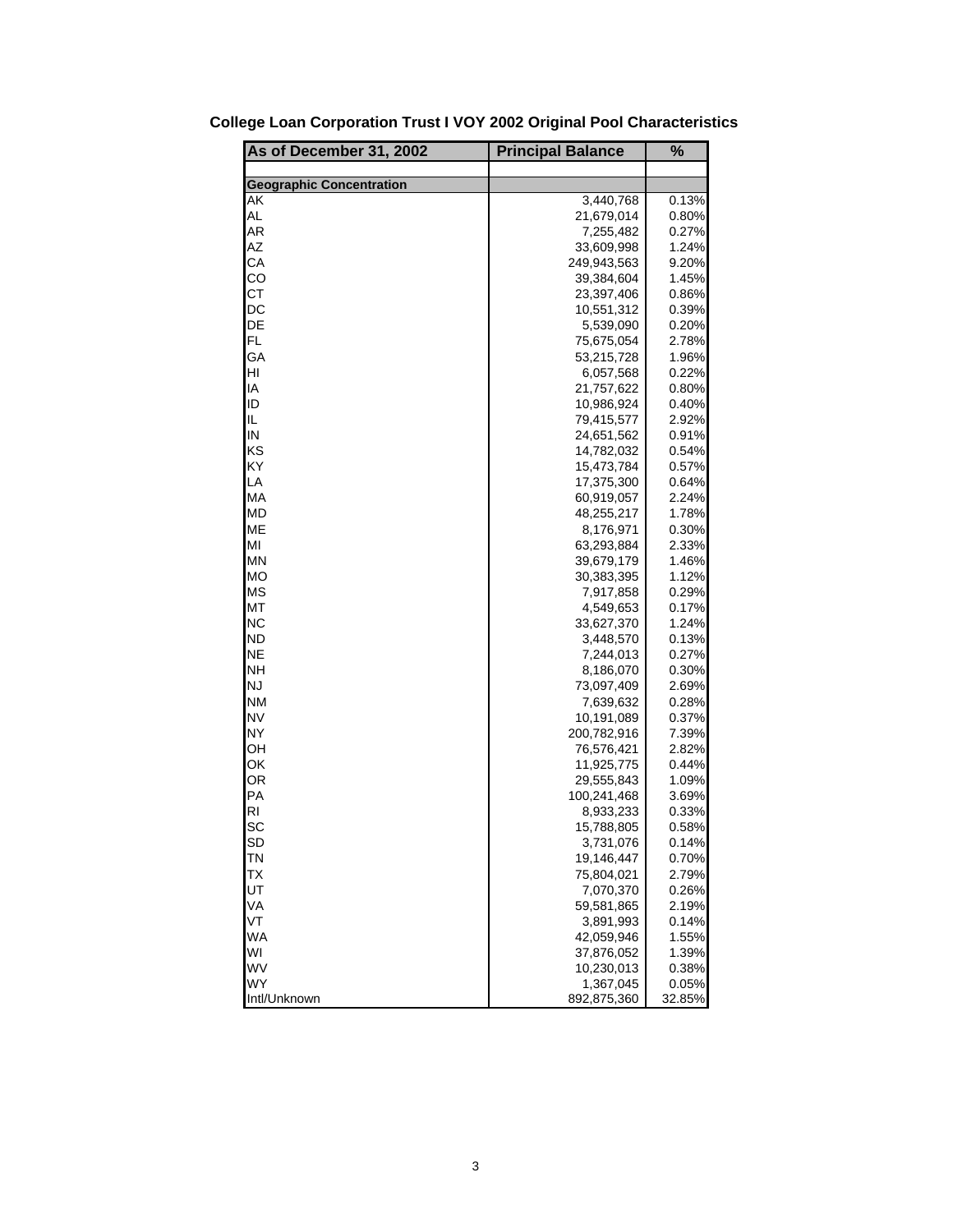| <b>Total Pool Balance</b><br>100.00%<br>2,807,562,925<br><b>Product Type</b><br>Stafford<br>225, 182, 627<br>8.02%<br>PLUS<br>1.92%<br>53,960,438<br>Consolidation<br>2,528,419,860<br>90.06%<br><b>Loan Status</b><br>7.15%<br>School<br>200,740,885<br>18,703,630<br>0.67%<br>Grace<br>1,921,579,235<br>68.44%<br>Current<br>Forbearance<br>257,865,904<br>9.18%<br>10.43%<br>Deferment<br>292,844,821<br>Delinquent<br>4.10%<br>115,075,654<br>Claim<br>752,797<br>$0.03\%$<br><b>School Type</b><br>4-Year<br>255,602,140<br>9.10%<br>2-Year<br>13,848,230<br>0.49%<br>0.33%<br>Vocational/Technical<br>9,374,399<br>0.01%<br>Unknown<br>318,297<br>Consolidation<br>2,528,419,860<br>90.06%<br>Weighted Average Remaining Term<br>N/A<br>232<br>Fixed<br>89.85%<br>2,522,720,982<br>Variable<br>284,841,943<br>10.15%<br>Fixed<br>4.04% N/A<br>3.11% N/A<br>Variable<br>Total<br>3.95% N/A<br>0.00-2.99%<br>262,714,190<br>9.36%<br>937,941,071<br>33.41%<br>3.00-3.99%<br>1,112,636,757<br>39.63%<br>4.00-4.99%<br>3.47%<br>5.00-5.99%<br>97,421,076<br>1.91%<br>6.00-6.99%<br>53,509,597<br>7.00-7.99%<br>36,824,243<br>1.31%<br>8.00-8.99%<br>21,674,048<br>0.77%<br>0.00%<br>9.00-9.99%<br>0.00%<br>$9.99 +$<br><b>Variable Rate Distribution</b><br>0.00-2.99%<br>220,506,656<br>7.85%<br>3.00-3.99%<br>8,780,105<br>0.31%<br>4.00-4.99%<br>55,555,182<br>1.98%<br>0.00%<br>5.00-5.99%<br>0.00%<br>6.00-6.99%<br>7.00-7.99%<br>0.00%<br>8.00-8.99%<br>0.00%<br>0.00%<br>9.00-9.99%<br>0.00% | As of December 31, 2003            | <b>Principal Balance</b> | % |
|-------------------------------------------------------------------------------------------------------------------------------------------------------------------------------------------------------------------------------------------------------------------------------------------------------------------------------------------------------------------------------------------------------------------------------------------------------------------------------------------------------------------------------------------------------------------------------------------------------------------------------------------------------------------------------------------------------------------------------------------------------------------------------------------------------------------------------------------------------------------------------------------------------------------------------------------------------------------------------------------------------------------------------------------------------------------------------------------------------------------------------------------------------------------------------------------------------------------------------------------------------------------------------------------------------------------------------------------------------------------------------------------------------------------------------------------------------------------------------------------------------|------------------------------------|--------------------------|---|
|                                                                                                                                                                                                                                                                                                                                                                                                                                                                                                                                                                                                                                                                                                                                                                                                                                                                                                                                                                                                                                                                                                                                                                                                                                                                                                                                                                                                                                                                                                       |                                    |                          |   |
|                                                                                                                                                                                                                                                                                                                                                                                                                                                                                                                                                                                                                                                                                                                                                                                                                                                                                                                                                                                                                                                                                                                                                                                                                                                                                                                                                                                                                                                                                                       |                                    |                          |   |
|                                                                                                                                                                                                                                                                                                                                                                                                                                                                                                                                                                                                                                                                                                                                                                                                                                                                                                                                                                                                                                                                                                                                                                                                                                                                                                                                                                                                                                                                                                       |                                    |                          |   |
|                                                                                                                                                                                                                                                                                                                                                                                                                                                                                                                                                                                                                                                                                                                                                                                                                                                                                                                                                                                                                                                                                                                                                                                                                                                                                                                                                                                                                                                                                                       |                                    |                          |   |
|                                                                                                                                                                                                                                                                                                                                                                                                                                                                                                                                                                                                                                                                                                                                                                                                                                                                                                                                                                                                                                                                                                                                                                                                                                                                                                                                                                                                                                                                                                       |                                    |                          |   |
|                                                                                                                                                                                                                                                                                                                                                                                                                                                                                                                                                                                                                                                                                                                                                                                                                                                                                                                                                                                                                                                                                                                                                                                                                                                                                                                                                                                                                                                                                                       |                                    |                          |   |
|                                                                                                                                                                                                                                                                                                                                                                                                                                                                                                                                                                                                                                                                                                                                                                                                                                                                                                                                                                                                                                                                                                                                                                                                                                                                                                                                                                                                                                                                                                       |                                    |                          |   |
|                                                                                                                                                                                                                                                                                                                                                                                                                                                                                                                                                                                                                                                                                                                                                                                                                                                                                                                                                                                                                                                                                                                                                                                                                                                                                                                                                                                                                                                                                                       |                                    |                          |   |
|                                                                                                                                                                                                                                                                                                                                                                                                                                                                                                                                                                                                                                                                                                                                                                                                                                                                                                                                                                                                                                                                                                                                                                                                                                                                                                                                                                                                                                                                                                       |                                    |                          |   |
|                                                                                                                                                                                                                                                                                                                                                                                                                                                                                                                                                                                                                                                                                                                                                                                                                                                                                                                                                                                                                                                                                                                                                                                                                                                                                                                                                                                                                                                                                                       |                                    |                          |   |
|                                                                                                                                                                                                                                                                                                                                                                                                                                                                                                                                                                                                                                                                                                                                                                                                                                                                                                                                                                                                                                                                                                                                                                                                                                                                                                                                                                                                                                                                                                       |                                    |                          |   |
|                                                                                                                                                                                                                                                                                                                                                                                                                                                                                                                                                                                                                                                                                                                                                                                                                                                                                                                                                                                                                                                                                                                                                                                                                                                                                                                                                                                                                                                                                                       |                                    |                          |   |
|                                                                                                                                                                                                                                                                                                                                                                                                                                                                                                                                                                                                                                                                                                                                                                                                                                                                                                                                                                                                                                                                                                                                                                                                                                                                                                                                                                                                                                                                                                       |                                    |                          |   |
|                                                                                                                                                                                                                                                                                                                                                                                                                                                                                                                                                                                                                                                                                                                                                                                                                                                                                                                                                                                                                                                                                                                                                                                                                                                                                                                                                                                                                                                                                                       |                                    |                          |   |
|                                                                                                                                                                                                                                                                                                                                                                                                                                                                                                                                                                                                                                                                                                                                                                                                                                                                                                                                                                                                                                                                                                                                                                                                                                                                                                                                                                                                                                                                                                       |                                    |                          |   |
|                                                                                                                                                                                                                                                                                                                                                                                                                                                                                                                                                                                                                                                                                                                                                                                                                                                                                                                                                                                                                                                                                                                                                                                                                                                                                                                                                                                                                                                                                                       |                                    |                          |   |
|                                                                                                                                                                                                                                                                                                                                                                                                                                                                                                                                                                                                                                                                                                                                                                                                                                                                                                                                                                                                                                                                                                                                                                                                                                                                                                                                                                                                                                                                                                       |                                    |                          |   |
|                                                                                                                                                                                                                                                                                                                                                                                                                                                                                                                                                                                                                                                                                                                                                                                                                                                                                                                                                                                                                                                                                                                                                                                                                                                                                                                                                                                                                                                                                                       | <b>Maturity (months)</b>           |                          |   |
|                                                                                                                                                                                                                                                                                                                                                                                                                                                                                                                                                                                                                                                                                                                                                                                                                                                                                                                                                                                                                                                                                                                                                                                                                                                                                                                                                                                                                                                                                                       |                                    |                          |   |
|                                                                                                                                                                                                                                                                                                                                                                                                                                                                                                                                                                                                                                                                                                                                                                                                                                                                                                                                                                                                                                                                                                                                                                                                                                                                                                                                                                                                                                                                                                       | <b>Interest Rate Type</b>          |                          |   |
|                                                                                                                                                                                                                                                                                                                                                                                                                                                                                                                                                                                                                                                                                                                                                                                                                                                                                                                                                                                                                                                                                                                                                                                                                                                                                                                                                                                                                                                                                                       |                                    |                          |   |
|                                                                                                                                                                                                                                                                                                                                                                                                                                                                                                                                                                                                                                                                                                                                                                                                                                                                                                                                                                                                                                                                                                                                                                                                                                                                                                                                                                                                                                                                                                       |                                    |                          |   |
|                                                                                                                                                                                                                                                                                                                                                                                                                                                                                                                                                                                                                                                                                                                                                                                                                                                                                                                                                                                                                                                                                                                                                                                                                                                                                                                                                                                                                                                                                                       | Weighted Average Interest Rate (%) |                          |   |
|                                                                                                                                                                                                                                                                                                                                                                                                                                                                                                                                                                                                                                                                                                                                                                                                                                                                                                                                                                                                                                                                                                                                                                                                                                                                                                                                                                                                                                                                                                       |                                    |                          |   |
|                                                                                                                                                                                                                                                                                                                                                                                                                                                                                                                                                                                                                                                                                                                                                                                                                                                                                                                                                                                                                                                                                                                                                                                                                                                                                                                                                                                                                                                                                                       |                                    |                          |   |
|                                                                                                                                                                                                                                                                                                                                                                                                                                                                                                                                                                                                                                                                                                                                                                                                                                                                                                                                                                                                                                                                                                                                                                                                                                                                                                                                                                                                                                                                                                       |                                    |                          |   |
|                                                                                                                                                                                                                                                                                                                                                                                                                                                                                                                                                                                                                                                                                                                                                                                                                                                                                                                                                                                                                                                                                                                                                                                                                                                                                                                                                                                                                                                                                                       | <b>Fixed Rate Distribution</b>     |                          |   |
|                                                                                                                                                                                                                                                                                                                                                                                                                                                                                                                                                                                                                                                                                                                                                                                                                                                                                                                                                                                                                                                                                                                                                                                                                                                                                                                                                                                                                                                                                                       |                                    |                          |   |
|                                                                                                                                                                                                                                                                                                                                                                                                                                                                                                                                                                                                                                                                                                                                                                                                                                                                                                                                                                                                                                                                                                                                                                                                                                                                                                                                                                                                                                                                                                       |                                    |                          |   |
|                                                                                                                                                                                                                                                                                                                                                                                                                                                                                                                                                                                                                                                                                                                                                                                                                                                                                                                                                                                                                                                                                                                                                                                                                                                                                                                                                                                                                                                                                                       |                                    |                          |   |
|                                                                                                                                                                                                                                                                                                                                                                                                                                                                                                                                                                                                                                                                                                                                                                                                                                                                                                                                                                                                                                                                                                                                                                                                                                                                                                                                                                                                                                                                                                       |                                    |                          |   |
|                                                                                                                                                                                                                                                                                                                                                                                                                                                                                                                                                                                                                                                                                                                                                                                                                                                                                                                                                                                                                                                                                                                                                                                                                                                                                                                                                                                                                                                                                                       |                                    |                          |   |
|                                                                                                                                                                                                                                                                                                                                                                                                                                                                                                                                                                                                                                                                                                                                                                                                                                                                                                                                                                                                                                                                                                                                                                                                                                                                                                                                                                                                                                                                                                       |                                    |                          |   |
|                                                                                                                                                                                                                                                                                                                                                                                                                                                                                                                                                                                                                                                                                                                                                                                                                                                                                                                                                                                                                                                                                                                                                                                                                                                                                                                                                                                                                                                                                                       |                                    |                          |   |
|                                                                                                                                                                                                                                                                                                                                                                                                                                                                                                                                                                                                                                                                                                                                                                                                                                                                                                                                                                                                                                                                                                                                                                                                                                                                                                                                                                                                                                                                                                       |                                    |                          |   |
|                                                                                                                                                                                                                                                                                                                                                                                                                                                                                                                                                                                                                                                                                                                                                                                                                                                                                                                                                                                                                                                                                                                                                                                                                                                                                                                                                                                                                                                                                                       |                                    |                          |   |
|                                                                                                                                                                                                                                                                                                                                                                                                                                                                                                                                                                                                                                                                                                                                                                                                                                                                                                                                                                                                                                                                                                                                                                                                                                                                                                                                                                                                                                                                                                       |                                    |                          |   |
|                                                                                                                                                                                                                                                                                                                                                                                                                                                                                                                                                                                                                                                                                                                                                                                                                                                                                                                                                                                                                                                                                                                                                                                                                                                                                                                                                                                                                                                                                                       |                                    |                          |   |
|                                                                                                                                                                                                                                                                                                                                                                                                                                                                                                                                                                                                                                                                                                                                                                                                                                                                                                                                                                                                                                                                                                                                                                                                                                                                                                                                                                                                                                                                                                       |                                    |                          |   |
|                                                                                                                                                                                                                                                                                                                                                                                                                                                                                                                                                                                                                                                                                                                                                                                                                                                                                                                                                                                                                                                                                                                                                                                                                                                                                                                                                                                                                                                                                                       |                                    |                          |   |
|                                                                                                                                                                                                                                                                                                                                                                                                                                                                                                                                                                                                                                                                                                                                                                                                                                                                                                                                                                                                                                                                                                                                                                                                                                                                                                                                                                                                                                                                                                       |                                    |                          |   |
|                                                                                                                                                                                                                                                                                                                                                                                                                                                                                                                                                                                                                                                                                                                                                                                                                                                                                                                                                                                                                                                                                                                                                                                                                                                                                                                                                                                                                                                                                                       |                                    |                          |   |
|                                                                                                                                                                                                                                                                                                                                                                                                                                                                                                                                                                                                                                                                                                                                                                                                                                                                                                                                                                                                                                                                                                                                                                                                                                                                                                                                                                                                                                                                                                       |                                    |                          |   |
|                                                                                                                                                                                                                                                                                                                                                                                                                                                                                                                                                                                                                                                                                                                                                                                                                                                                                                                                                                                                                                                                                                                                                                                                                                                                                                                                                                                                                                                                                                       |                                    |                          |   |
|                                                                                                                                                                                                                                                                                                                                                                                                                                                                                                                                                                                                                                                                                                                                                                                                                                                                                                                                                                                                                                                                                                                                                                                                                                                                                                                                                                                                                                                                                                       | $9.99 +$                           |                          |   |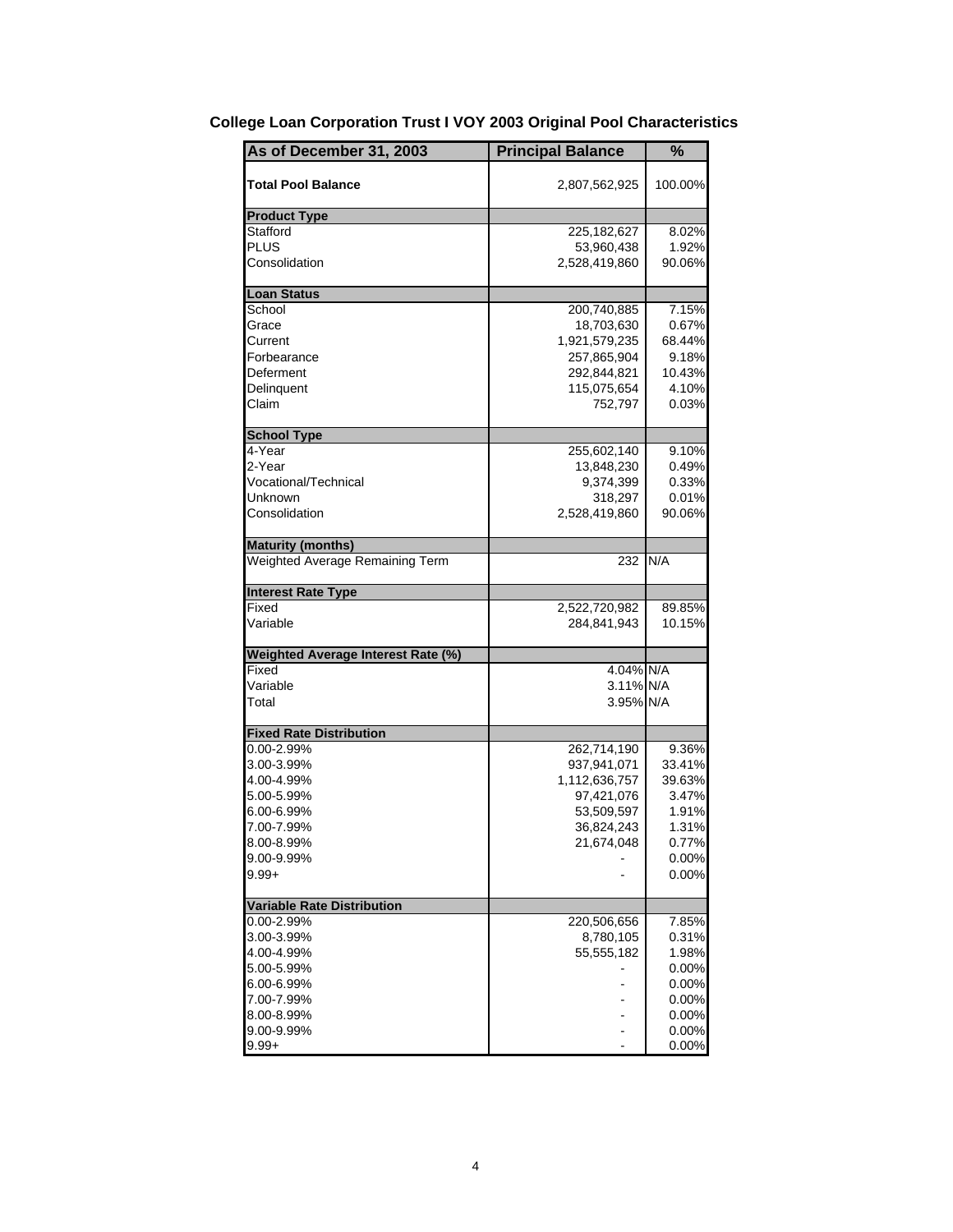| As of December 31, 2003         | <b>Principal Balance</b> | %              |
|---------------------------------|--------------------------|----------------|
|                                 |                          |                |
| <b>Geographic Concentration</b> |                          |                |
| AK                              | 3,449,337                | 0.12%          |
| AL                              | 39,269,879               | 1.40%          |
| AR<br>AZ                        | 11,274,385               | 0.40%          |
|                                 | 73,363,349               | 2.61%          |
| СA                              | 335,866,532              | 11.96%         |
| CO<br><b>CT</b>                 | 65,608,212               | 2.34%          |
|                                 | 34,453,541               | 1.23%          |
| DC                              | 13,038,772               | 0.46%          |
| DE<br>FL                        | 7,317,951                | 0.26%          |
|                                 | 114,662,859              | 4.08%          |
| GA<br>HI                        | 90,678,317               | 3.23%          |
| IA                              | 12,329,047               | 0.44%          |
|                                 | 38,697,061               | 1.38%          |
| ID                              | 19,599,091               | 0.70%          |
| IL                              | 129,580,936              | 4.62%          |
| IN                              | 44,014,476               | 1.57%          |
| KS                              | 25,503,924               | 0.91%          |
| KY                              | 28,089,626               | 1.00%          |
| LA                              | 23,239,637               | 0.83%          |
| MA                              | 80,405,671               | 2.86%          |
| MD                              | 66,023,235               | 2.35%          |
| ME                              | 11,622,588               | 0.41%          |
| MI                              | 110,362,674              | 3.93%          |
| MN                              | 62,765,833               | 2.24%          |
| МO                              | 55,801,820               | 1.99%          |
| <b>MS</b>                       | 11,084,875               | 0.39%          |
| МT                              | 7,683,157                | 0.27%          |
| NС                              | 64,736,360               | 2.31%          |
| ND                              | 5,279,538                | 0.19%          |
| <b>NE</b><br><b>NH</b>          | 17,071,616               | 0.61%          |
| <b>NJ</b>                       | 11,839,040               | 0.42%          |
| <b>NM</b>                       | 94,696,429               | 3.37%          |
| <b>NV</b>                       | 16,151,780               | 0.58%          |
| <b>NY</b>                       | 19,082,792               | 0.68%          |
|                                 | 246,624,614              | 8.78%          |
| OН<br>OK                        | 128,040,922              | 4.56%          |
| <b>OR</b>                       | 18,917,228               | 0.67%          |
| PA                              | 54,005,526               | 1.92%          |
| RI                              | 134,574,926              | 4.79%          |
|                                 | 12,268,182               | 0.44%<br>0.86% |
| SC                              | 24,040,499               |                |
| SD                              | 8,599,624<br>29,449,343  | 0.31%          |
| ΤN                              |                          | 1.05%          |
| ТX<br>UT                        | 121,003,571              | 4.31%          |
| VA                              | 12,718,364               | 0.45%          |
| VT                              | 80,833,153<br>6,080,595  | 2.88%<br>0.22% |
| <b>WA</b>                       | 71,332,180               | 2.54%          |
| WI                              | 70,020,399               | 2.49%          |
| WV                              |                          |                |
| <b>WY</b>                       | 17,511,525<br>3,558,531  | 0.62%<br>0.13% |
| Intl/Unknown                    | 23,339,405               | 0.83%          |

|  |  |  |  |  | College Loan Corporation Trust I VOY 2003 Original Pool Characteristics |
|--|--|--|--|--|-------------------------------------------------------------------------|
|--|--|--|--|--|-------------------------------------------------------------------------|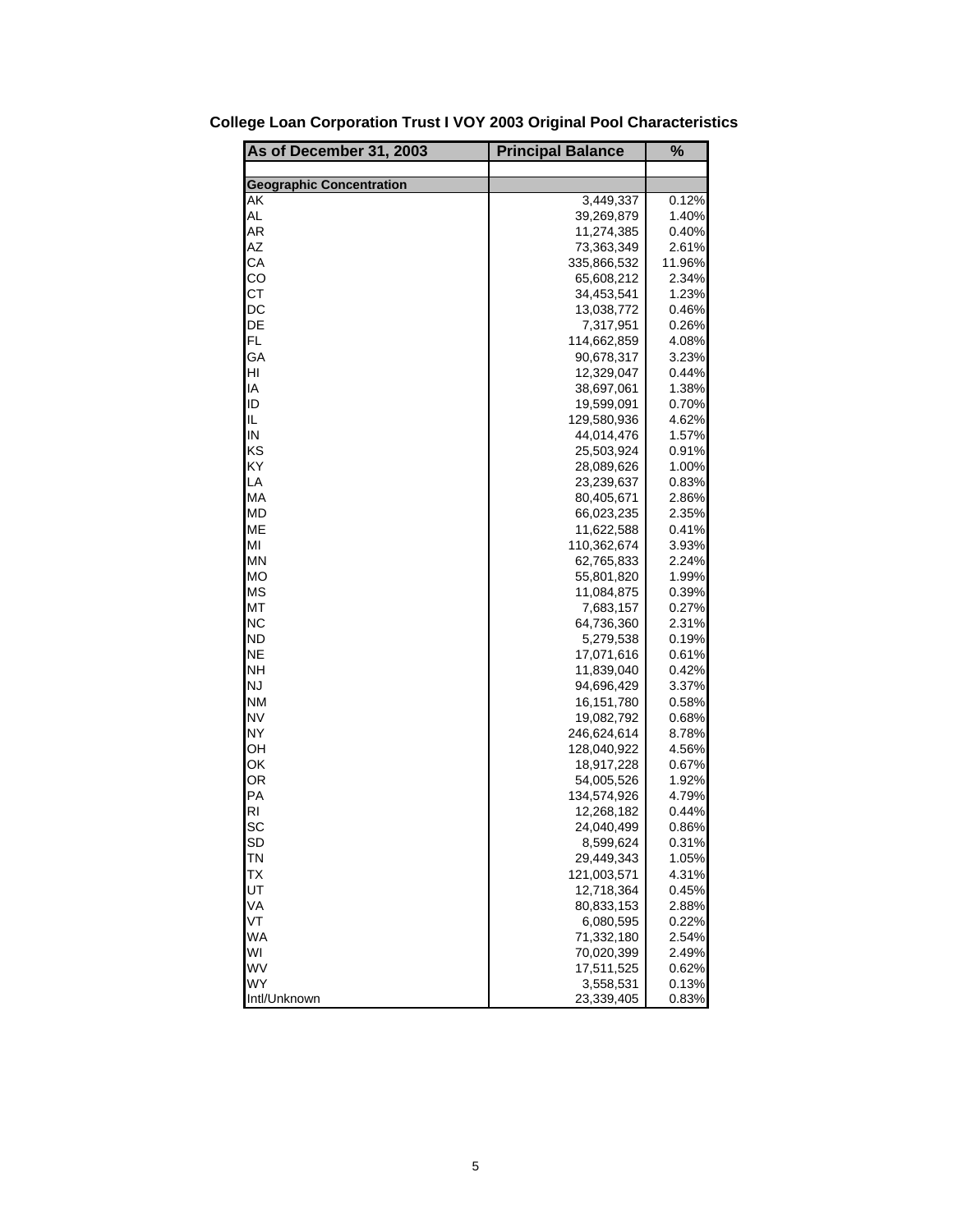| As of December 31, 2004            | <b>Principal Balance</b>                 | %                         |
|------------------------------------|------------------------------------------|---------------------------|
| <b>Total Pool Balance</b>          | 1,120,535,019                            | 100.00%                   |
| <b>Product Type</b>                |                                          |                           |
| Stafford<br>PLUS<br>Consolidation  | 137,090,314<br>21,297,470<br>962,147,235 | 12.23%<br>1.90%<br>85.86% |
|                                    |                                          |                           |
| <b>Loan Status</b>                 |                                          |                           |
| School<br>Grace                    | 109,613,477<br>18,773,964                | 9.78%<br>1.68%            |
| Current                            | 683,729,479                              | 61.02%                    |
| Forbearance                        | 101,574,131                              | 9.06%                     |
| Deferment                          | 145,886,429                              | 13.02%                    |
| Delinquent                         | 60,373,653                               | 5.39%                     |
| Claim                              | 583,884                                  | $0.05\%$                  |
| <b>School Type</b>                 |                                          |                           |
| 4-Year                             | 145,250,147                              | 12.96%                    |
| 2-Year                             | 7,945,092                                | 0.71%                     |
| Vocational/Technical               | 4,954,495                                | 0.44%                     |
| Unknown                            | 238,050                                  | 0.02%                     |
| Consolidation                      | 962,147,235                              | 85.86%                    |
| <b>Maturity (months)</b>           |                                          |                           |
| Weighted Average Remaining Term    | 234                                      | N/A                       |
| <b>Interest Rate Type</b>          |                                          |                           |
| Fixed                              | 961,297,353                              | 85.79%                    |
| Variable                           | 159,237,666                              | 14.21%                    |
| Weighted Average Interest Rate (%) |                                          |                           |
| Fixed                              | 3.88% N/A                                |                           |
| Variable                           | 2.99% N/A                                |                           |
| Total                              | 3.76% N/A                                |                           |
| <b>Fixed Rate Distribution</b>     |                                          |                           |
| 0.00-2.99%                         | 174,989,097                              | 15.62%                    |
| 3.00-3.99%                         | 423,499,288                              | 37.79%                    |
| 4.00-4.99%                         | 258,081,466                              | 23.03%                    |
| 5.00-5.99%                         | 36,033,871                               | 3.22%                     |
| 6.00-6.99%<br>7.00-7.99%           | 30,982,373<br>21,176,635                 | 2.76%<br>1.89%            |
| 8.00-8.99%                         | 16,534,623                               | 1.48%                     |
| 9.00-9.99%                         |                                          | 0.00%                     |
| $9.99 +$                           |                                          | 0.00%                     |
|                                    |                                          |                           |
| <b>Variable Rate Distribution</b>  |                                          |                           |
| 0.00-2.99%                         | 128,631,309                              | 11.48%                    |
| 3.00-3.99%                         | 9,424,915<br>21,181,442                  | 0.84%                     |
| 4.00-4.99%                         |                                          | 1.89%<br>0.00%            |
| 5.00-5.99%<br>6.00-6.99%           |                                          | 0.00%                     |
| 7.00-7.99%                         |                                          | 0.00%                     |
| 8.00-8.99%                         |                                          | 0.00%                     |
| 9.00-9.99%                         |                                          | 0.00%                     |
| $9.99 +$                           |                                          | 0.00%                     |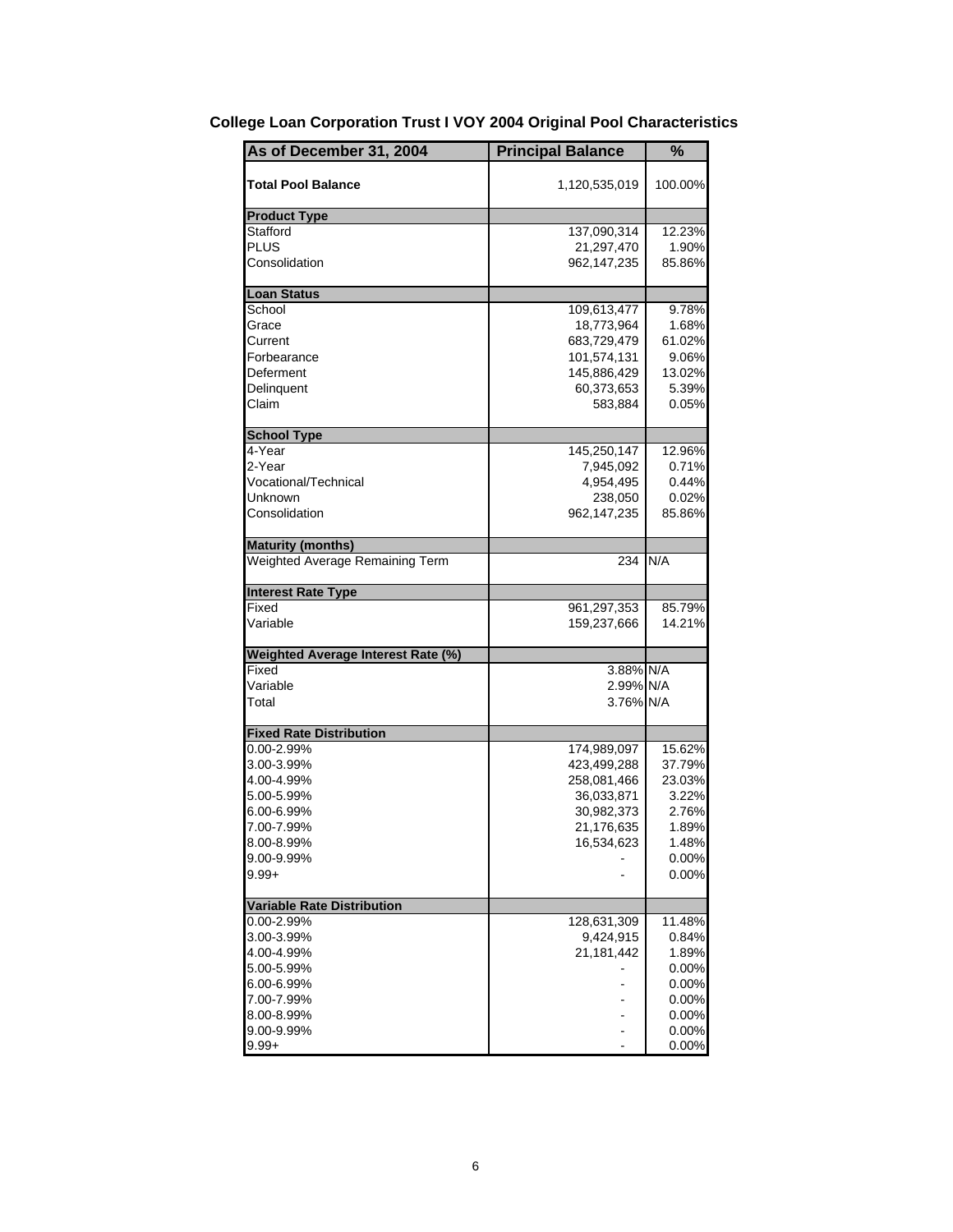| As of December 31, 2004         | <b>Principal Balance</b> | %      |
|---------------------------------|--------------------------|--------|
|                                 |                          |        |
| <b>Geographic Concentration</b> |                          |        |
| AK                              | 1,514,113                | 0.14%  |
| AL                              | 14,525,389               | 1.30%  |
| AR                              | 5,530,877                | 0.49%  |
| AZ                              | 25,928,968               | 2.31%  |
| СA                              | 134,165,520              | 11.97% |
| CO                              | 26,715,964               | 2.38%  |
| <b>CT</b>                       | 12,862,436               | 1.15%  |
| DC                              | 4,532,431                | 0.40%  |
| DE                              | 2,822,878                | 0.25%  |
| FL.                             | 50,074,237               | 4.47%  |
| GA                              | 36,787,054               | 3.28%  |
| HI                              | 5,296,536                | 0.47%  |
| IA                              | 14,603,342               | 1.30%  |
| ID                              | 7,082,620                | 0.63%  |
| IL                              | 44,914,302               | 4.01%  |
| IN                              | 16,750,684               | 1.49%  |
| KS                              | 10,185,342               | 0.91%  |
| ΚY                              | 8,991,104                | 0.80%  |
| LA                              | 10,270,583               | 0.92%  |
| МA                              | 27,274,872               | 2.43%  |
| МD                              | 24,712,390               | 2.21%  |
| <b>ME</b>                       | 4,618,679                | 0.41%  |
| MI                              | 38,473,390               | 3.43%  |
| MN                              | 20,086,086               | 1.79%  |
| МO                              | 22,648,570               | 2.02%  |
| <b>MS</b>                       | 6,699,942                | 0.60%  |
| МT                              | 2,880,164                | 0.26%  |
| NС                              | 28,992,675               | 2.59%  |
| <b>ND</b>                       | 1,395,219                | 0.12%  |
| <b>NE</b>                       | 5,479,741                | 0.49%  |
| NΗ                              | 5,163,191                | 0.46%  |
| <b>NJ</b>                       | 40,015,059               | 3.57%  |
| <b>NM</b>                       | 6,946,869                | 0.62%  |
| <b>NV</b>                       | 9,080,163                | 0.81%  |
| <b>NY</b>                       | 98,286,482               | 8.77%  |
| OН                              | 46,315,948               | 4.13%  |
| ОК                              | 8,752,444                | 0.78%  |
| OR                              | 19,750,775               | 1.76%  |
| PA                              | 72,629,226               | 6.48%  |
| RI                              | 4,002,633                | 0.36%  |
| SC                              | 10,659,192               | 0.95%  |
| SD                              | 3,274,126                | 0.29%  |
| ΤN                              | 13,706,262               | 1.22%  |
| ТX                              | 57,623,125               | 5.14%  |
| UT                              | 6,698,057                | 0.60%  |
| VA                              | 30,336,636               | 2.71%  |
| VT                              | 1,994,890                | 0.18%  |
| <b>WA</b>                       | 26,200,352               | 2.34%  |
| WI                              | 22,688,075               | 2.02%  |
| WV                              | 6,994,283                | 0.62%  |
| <b>WY</b>                       | 1,377,663                | 0.12%  |
| Intl/Unknown                    | 11,223,459               | 1.00%  |

**College Loan Corporation Trust I VOY 2004 Original Pool Characteristics**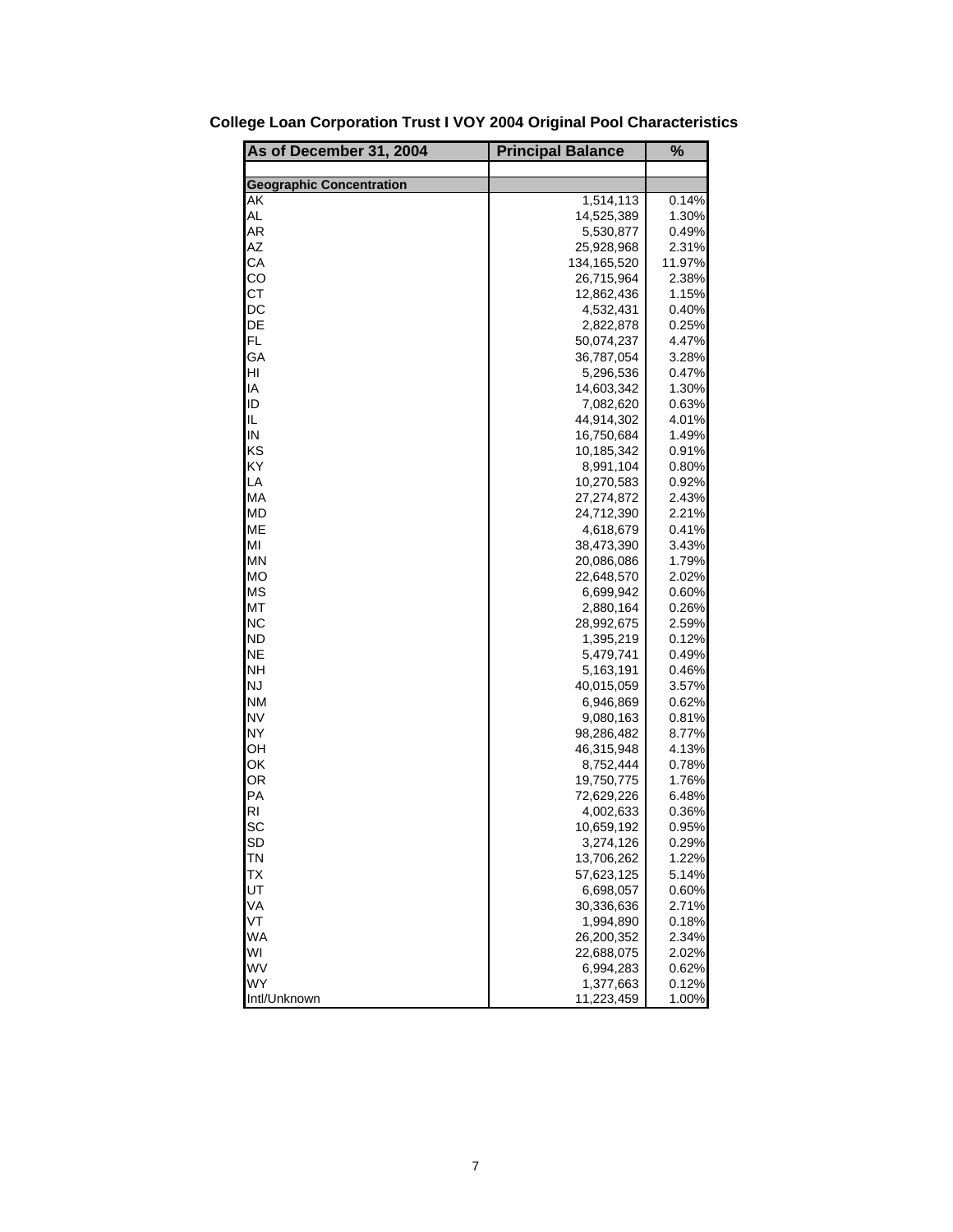| As of December 31, 2005            | <b>Principal Balance</b>               | %                        |
|------------------------------------|----------------------------------------|--------------------------|
| <b>Total Pool Balance</b>          | 440,544,543                            | 100.00%                  |
| <b>Product Type</b>                |                                        |                          |
| Stafford<br>PLUS<br>Consolidation  | 26,921,847<br>1,571,631<br>412,051,065 | 6.11%<br>0.36%<br>93.53% |
| <b>Loan Status</b>                 |                                        |                          |
| School                             | 19,463,538                             | 4.42%                    |
| Grace                              | 3,899,686                              | 0.89%                    |
| Current                            | 297,074,253                            | 67.43%                   |
| Forbearance                        | 49,724,726                             | 11.29%                   |
| Deferment                          | 46,695,226                             | 10.60%                   |
| Delinquent<br>Claim                | 23,592,526<br>94,588                   | 5.36%<br>$0.02\%$        |
| <b>School Type</b>                 |                                        |                          |
| 4-Year                             | 25,517,636                             | 5.79%                    |
| 2-Year                             | 1,592,778                              | 0.36%                    |
| Vocational/Technical               | 1,381,468                              | 0.31%                    |
| Unknown                            | 1,597                                  | $0.00\%$                 |
| Consolidation                      | 412,051,065                            | 93.53%                   |
| <b>Maturity (months)</b>           |                                        |                          |
| Weighted Average Remaining Term    | 250                                    | N/A                      |
| <b>Interest Rate Type</b>          |                                        |                          |
| Fixed                              | 412,051,065                            | 93.53%                   |
| Variable                           | 28,493,478                             | 6.47%                    |
| Weighted Average Interest Rate (%) |                                        |                          |
| Fixed                              | 4.04% N/A                              |                          |
| Variable                           | 4.84% N/A                              |                          |
| Total                              | 4.09% N/A                              |                          |
| <b>Fixed Rate Distribution</b>     |                                        |                          |
| 0.00-2.99%                         | 67,522,016                             | 15.33%                   |
| 3.00-3.99%                         | 130,279,230                            | 29.57%                   |
| 4.00-4.99%                         | 161,742,879                            | 36.71%                   |
| 5.00-5.99%                         | 19,104,324                             | 4.34%                    |
| 6.00-6.99%                         | 14,527,861                             | 3.30%                    |
| 7.00-7.99%                         | 9,953,573                              | 2.26%                    |
| 8.00-8.99%                         | 8,921,184                              | 2.03%                    |
| 9.00-9.99%                         |                                        | 0.00%                    |
| $9.99 +$                           |                                        | 0.00%                    |
| <b>Variable Rate Distribution</b>  |                                        |                          |
| 0.00-2.99%                         |                                        | 0.00%                    |
| 3.00-3.99%                         |                                        | 0.00%                    |
| 4.00-4.99%                         | 23,668,682                             | 5.37%                    |
| 5.00-5.99%                         | 3,393,589                              | 0.77%                    |
| 6.00-6.99%                         | 1,431,206                              | 0.32%                    |
| 7.00-7.99%<br>8.00-8.99%           |                                        | 0.00%<br>0.00%           |
| 9.00-9.99%                         |                                        | 0.00%                    |
| $9.99 +$                           |                                        | 0.00%                    |

# **College Loan Corporation Trust I VOY 2005 Original Pool Characteristics**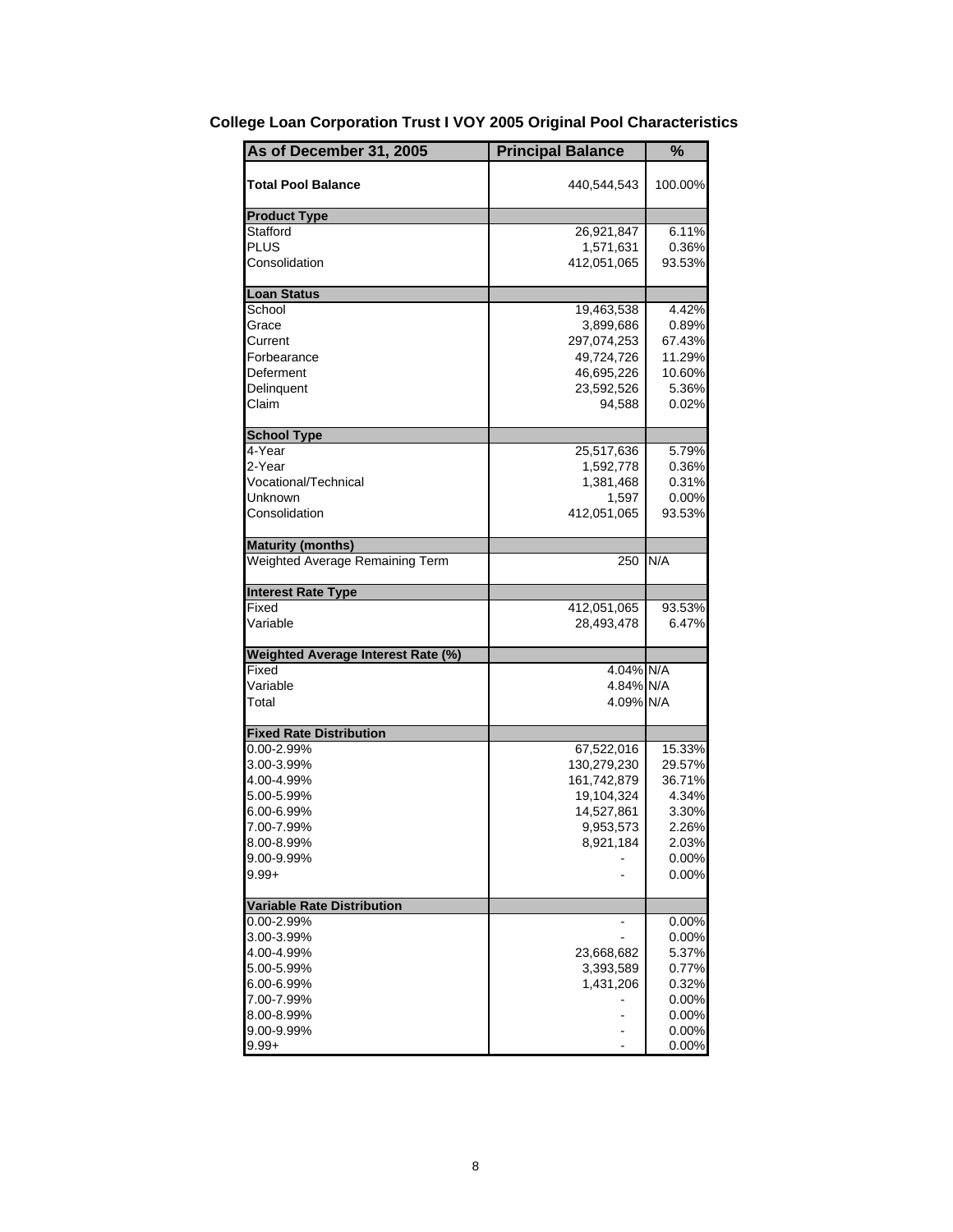| As of December 31, 2005         | <b>Principal Balance</b> | %      |
|---------------------------------|--------------------------|--------|
|                                 |                          |        |
| <b>Geographic Concentration</b> |                          |        |
| AK                              | 689,318                  | 0.16%  |
| AL                              | 4,338,042                | 0.98%  |
| AR                              | 2,203,772                | 0.50%  |
| AZ                              | 10,509,400               | 2.39%  |
| СA                              | 50,265,191               | 11.41% |
| CO                              | 9,604,805                | 2.18%  |
| <b>CT</b>                       | 6,406,827                | 1.45%  |
| DC                              | 951,786                  | 0.22%  |
| DE                              | 1,559,787                | 0.35%  |
| FL.                             | 19,353,140               | 4.39%  |
| GA                              | 14,631,305               | 3.32%  |
| HI                              | 2,729,695                | 0.62%  |
| IA                              | 4,790,037                | 1.09%  |
| ID                              | 2,376,240                | 0.54%  |
| IL                              | 16,478,925               | 3.74%  |
| IN                              | 7,078,056                | 1.61%  |
| KS                              | 4,263,977                | 0.97%  |
| KY                              | 3,304,633                | 0.75%  |
| LA                              | 3,190,476                | 0.72%  |
| МA                              | 10,601,993               | 2.41%  |
| МD                              | 10,422,459               | 2.37%  |
| <b>ME</b>                       | 1,619,316                | 0.37%  |
| MI                              | 13,907,430               | 3.16%  |
| MN                              | 7,331,736                | 1.66%  |
| МO                              | 8,136,609                | 1.85%  |
| <b>MS</b>                       | 2,250,707                | 0.51%  |
| МT                              | 975,574                  | 0.22%  |
| NС                              | 10,692,252               | 2.43%  |
| <b>ND</b>                       | 715,559                  | 0.16%  |
| <b>NE</b>                       | 2,265,030                | 0.51%  |
| NΗ                              | 2,258,455                | 0.51%  |
| <b>NJ</b>                       | 16,853,691               | 3.83%  |
| <b>NM</b>                       | 2,809,910                | 0.64%  |
| <b>NV</b>                       | 3,240,471                | 0.74%  |
| <b>NY</b>                       | 47,588,877               | 10.80% |
| OН                              | 18,019,609               | 4.09%  |
| ОК                              | 3,487,505                | 0.79%  |
| <b>OR</b>                       | 6,535,584                | 1.48%  |
| PA                              | 27,382,498               | 6.22%  |
| RI                              | 1,388,996                | 0.32%  |
| SC                              | 6,015,093                | 1.37%  |
| SD                              | 1,029,088                | 0.23%  |
| ΤN                              | 5,903,162                | 1.34%  |
| ТX                              | 25,609,130               | 5.81%  |
| UT                              | 1,567,484                | 0.36%  |
| VA                              | 11,192,765               | 2.54%  |
| VT                              | 639,504                  | 0.15%  |
| <b>WA</b>                       | 9,576,525                | 2.17%  |
| WI                              | 7,566,816                | 1.72%  |
| WV                              | 2,361,473                | 0.54%  |
| <b>WY</b>                       | 1,043,600                | 0.24%  |
| Intl/Unknown                    | 4,830,234                | 1.10%  |

**College Loan Corporation Trust I VOY 2005 Original Pool Characteristics**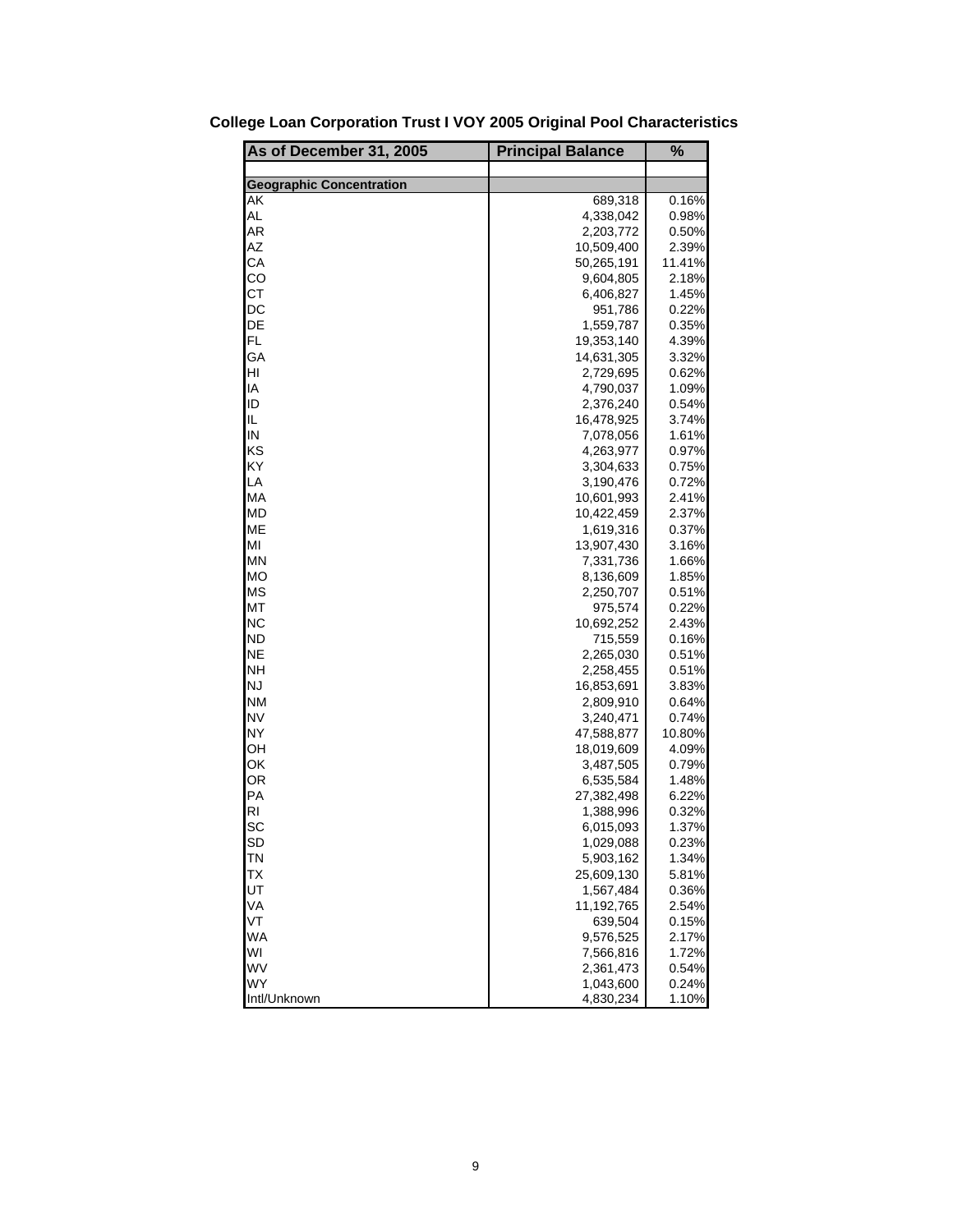| <b>As of March 31, 2003</b>       | <b>Principal Balance</b> | %        |
|-----------------------------------|--------------------------|----------|
| <b>Total Pool Balance</b>         | 1,786,700,018            | 100.00%  |
| <b>Product Type</b>               |                          |          |
| Stafford                          | 91,264,556               | 5.11%    |
| <b>PLUS</b>                       | 31,120,260               | 1.74%    |
| Consolidation                     | 1,664,315,201            | 93.15%   |
| <b>Delinquency Buckets</b>        |                          |          |
| 31-60 Days                        | 33,916,377               | 1.90%    |
| 61-90 Days                        | 18,076,989               | 1.01%    |
| 91-120 Days                       | 9,387,238                | 0.53%    |
| 121-150 Days                      | 4,198,977                | 0.24%    |
| 151-180 Days                      | 1,585,202                | 0.09%    |
| 181-210 Days                      | 504,050                  | 0.03%    |
| 211-240 Days                      | 913,504                  | 0.05%    |
| 241-270 Days                      | 726,449                  | 0.04%    |
| 271+ Days                         | 1,014,985                | 0.06%    |
| <b>Loan Status</b>                |                          |          |
| School                            | 75,395,845               | 4.22%    |
| Grace                             | 9,273,891                | 0.52%    |
| Current                           | 1,158,414,891            | 64.84%   |
| Forbearance                       | 275,667,433              | 15.43%   |
| Deferment                         | 196,489,023              | 11.00%   |
| Delinquent                        | 70,323,771               | 3.94%    |
| Claim                             | 1,135,164                | 0.06%    |
| <b>Credit Events - Quarterly</b>  |                          |          |
| Claims Paid - Defaults            | 341,323                  | 0.02%    |
| <b>Claims Paid - Non-Defaults</b> | 652,555                  | 0.04%    |
| Claim Write-offs                  | 8,197                    | $0.00\%$ |
| <b>Rejected Claims</b>            | 8,398                    | 0.00%    |
| Rejected Claims - Cured           |                          | 0.00%    |
| CPR                               |                          |          |
| <b>Credit Events - Cumulative</b> |                          |          |
| Claims Paid - Defaults            | 341,323                  | 0.02%    |
| Claims Paid - Non-Defaults        | 1,430,264                | 0.08%    |
| Claim Write-offs                  | 8,197                    | 0.00%    |
| <b>Rejected Claims</b>            | 8,398                    | 0.00%    |
| Rejected Claims - Cured           |                          | 0.00%    |
| <b>CPR</b>                        |                          |          |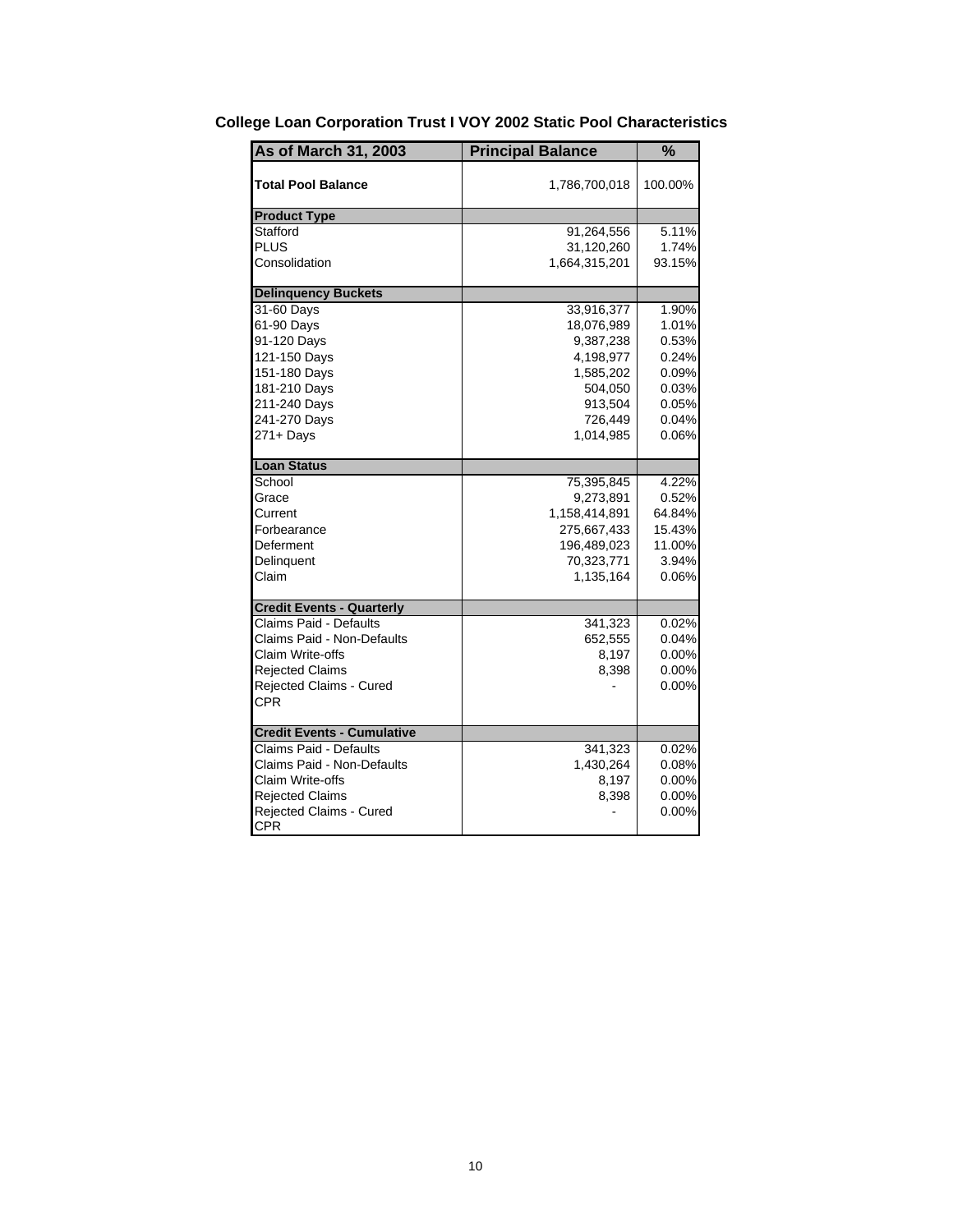| As of June 30, 2003               | <b>Principal Balance</b> | $\frac{1}{2}$ |
|-----------------------------------|--------------------------|---------------|
| Total Pool Balance                | 2,130,850,431            | 100.00%       |
| <b>Product Type</b>               |                          |               |
| Stafford                          | 97,194,185               | 4.56%         |
| PLUS                              | 29,215,745               | 1.37%         |
| Consolidation                     | 2,004,440,501            | 94.07%        |
| <b>Delinquency Buckets</b>        |                          |               |
| 31-60 Days                        | 31,124,850               | 1.46%         |
| 61-90 Days                        | 12,874,653               | 0.60%         |
| 91-120 Days                       | 4,901,120                | 0.23%         |
| 121-150 Days                      | 4,569,027                | 0.21%         |
| 151-180 Days                      | 3,385,523                | 0.16%         |
| 181-210 Days                      | 3,304,128                | 0.16%         |
| 211-240 Days                      | 2,197,496                | 0.10%         |
| 241-270 Days                      | 1,176,517                | 0.06%         |
| 271+ Days                         | 1,116,600                | 0.05%         |
| <b>Loan Status</b>                |                          |               |
| School                            | 68,393,247               | 3.21%         |
| Grace                             | 17,235,128               | 0.81%         |
| Current                           | 1,396,774,593            | 65.55%        |
| Forbearance                       | 281,759,913              | 13.22%        |
| Deferment                         | 301,072,296              | 14.13%        |
| Delinguent                        | 64,649,913               | 3.03%         |
| Claim                             | 965,340                  | 0.05%         |
| <b>Credit Events - Quarterly</b>  |                          |               |
| Claims Paid - Defaults            | 1,188,822                | 0.06%         |
| Claims Paid - Non-Defaults        | 1,562,666                | 0.07%         |
| Claim Write-offs                  | 26,121                   | $0.00\%$      |
| <b>Rejected Claims</b>            | 19,897                   | 0.00%         |
| Rejected Claims - Cured           | 5,298                    | 0.00%         |
| CPR                               |                          |               |
| <b>Credit Events - Cumulative</b> |                          |               |
| Claims Paid - Defaults            | 1,530,276                | 0.07%         |
| Claims Paid - Non-Defaults        | 3,092,498                | 0.15%         |
| Claim Write-offs                  | 34,320                   | 0.00%         |
| <b>Rejected Claims</b>            | 28,295                   | 0.00%         |
| <b>Rejected Claims - Cured</b>    | 5,298                    | 0.00%         |
| <b>CPR</b>                        |                          |               |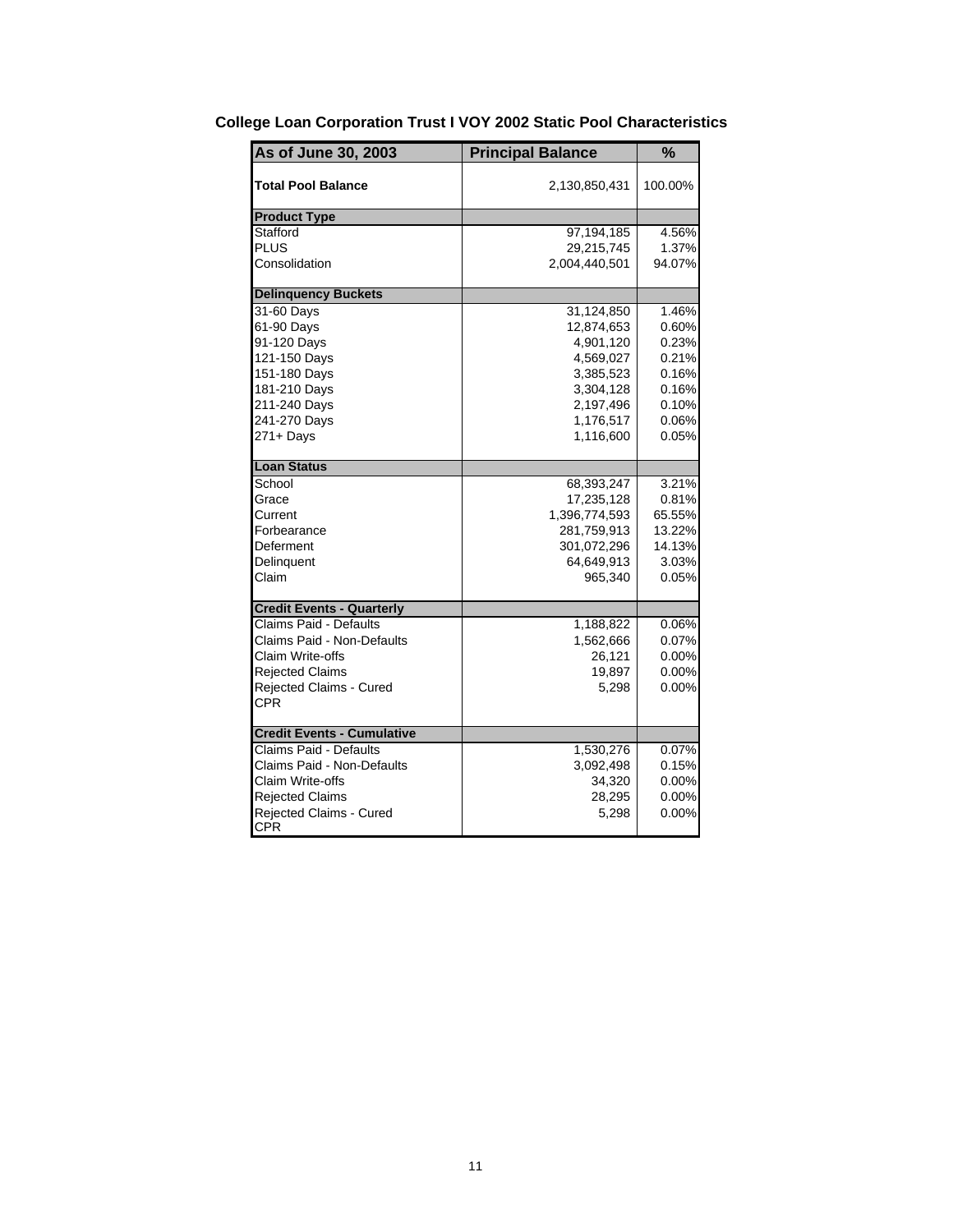| As of September 30, 2003          | <b>Principal Balance</b> | %        |
|-----------------------------------|--------------------------|----------|
| <b>Total Pool Balance</b>         | 2,085,685,304            | 100.00%  |
| <b>Product Type</b>               |                          |          |
| Stafford                          | 99,120,916               | 4.75%    |
| <b>PLUS</b>                       | 25,402,781               | 1.22%    |
| Consolidation                     | 1,961,161,606            | 94.03%   |
| <b>Delinquency Buckets</b>        |                          |          |
| 31-60 Days                        | 34,288,215               | 1.64%    |
| 61-90 Days                        | 15,421,631               | 0.74%    |
| 91-120 Days                       | 8,725,129                | 0.42%    |
| 121-150 Days                      | 4,056,238                | 0.19%    |
| 151-180 Days                      | 2,813,578                | 0.13%    |
| 181-210 Days                      | 1,427,869                | 0.07%    |
| 211-240 Days                      | 1,685,366                | 0.08%    |
| 241-270 Days                      | 1,073,582                | 0.05%    |
| 271+ Days                         | 1,788,583                | 0.09%    |
| <b>Loan Status</b>                |                          |          |
| School                            | 65,089,625               | 3.12%    |
| Grace                             | 17,981,072               | 0.86%    |
| Current                           | 1,369,756,636            | 65.67%   |
| Forbearance                       | 254,198,004              | 12.19%   |
| Deferment                         | 304,556,428              | 14.60%   |
| Delinquent                        | 71,280,191               | 3.42%    |
| Claim                             | 2,823,348                | 0.14%    |
| <b>Credit Events - Quarterly</b>  |                          |          |
| Claims Paid - Defaults            | 1,811,709                | 0.09%    |
| Claims Paid - Non-Defaults        | 1,075,821                | 0.05%    |
| Claim Write-offs                  | 36,816                   | $0.00\%$ |
| <b>Rejected Claims</b>            | 4,902                    | 0.00%    |
| Rejected Claims - Cured           |                          | 0.00%    |
| <b>CPR</b>                        |                          |          |
| <b>Credit Events - Cumulative</b> |                          |          |
| <b>Claims Paid - Defaults</b>     | 3,341,985                | 0.16%    |
| Claims Paid - Non-Defaults        | 4,168,319                | 0.20%    |
| Claim Write-offs                  | 71,136                   | $0.00\%$ |
| <b>Rejected Claims</b>            | 33,197                   | $0.00\%$ |
| Rejected Claims - Cured           | 5,298                    | 0.00%    |
| <b>CPR</b>                        |                          |          |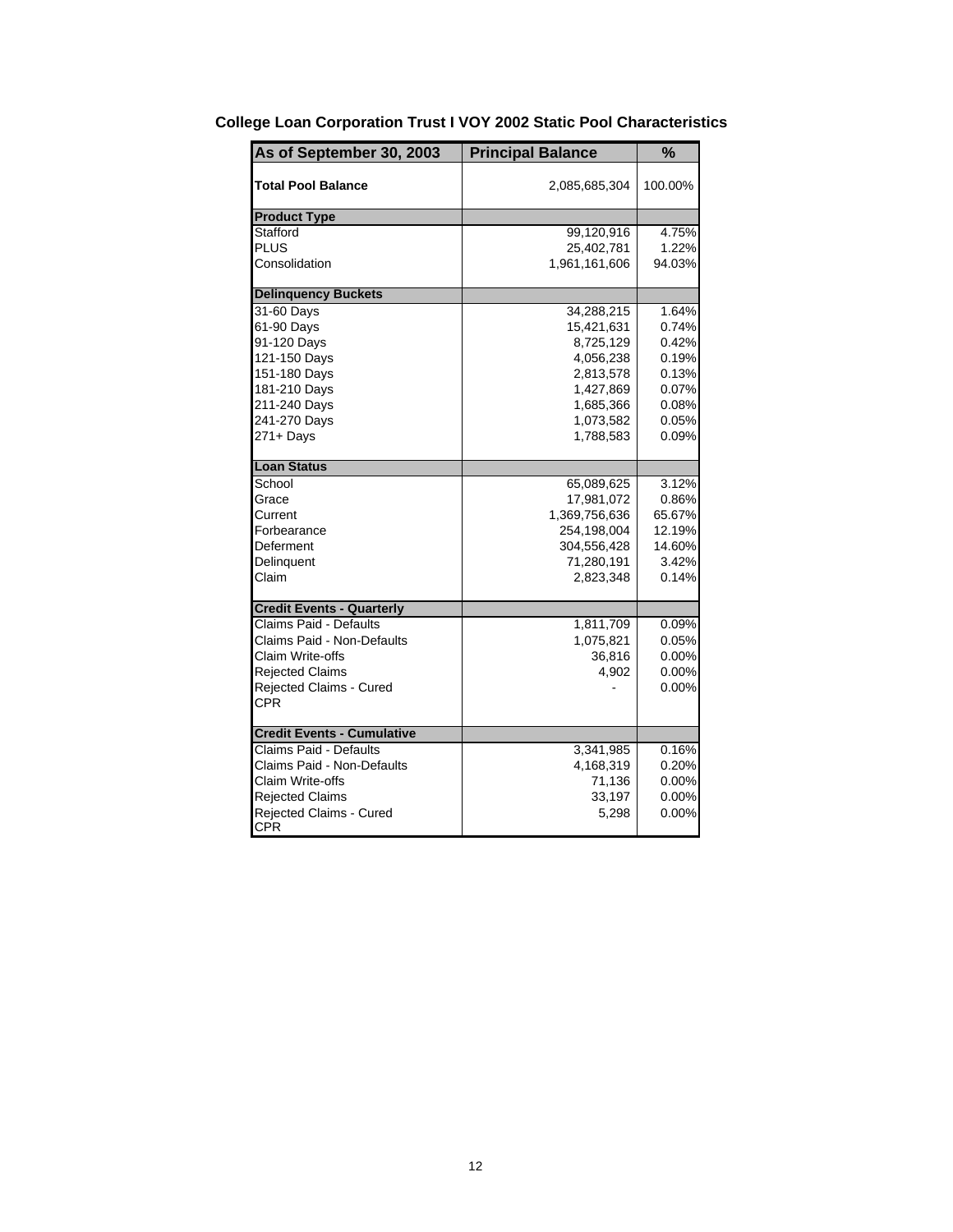| As of December 31, 2003           | <b>Principal Balance</b> | %        |
|-----------------------------------|--------------------------|----------|
| <b>Total Pool Balance</b>         | 2,050,840,063            | 100.00%  |
| <b>Product Type</b>               |                          |          |
| Stafford                          | 98,509,057               | 4.80%    |
| <b>PLUS</b>                       | 23,285,046               | 1.14%    |
| Consolidation                     | 1,929,045,960            | 94.06%   |
| <b>Delinquency Buckets</b>        |                          |          |
| 31-60 Days                        | 41,554,922               | 2.03%    |
| 61-90 Days                        | 15,212,617               | 0.74%    |
| 91-120 Days                       | 6,849,799                | 0.33%    |
| 121-150 Days                      | 4,808,802                | 0.23%    |
| 151-180 Days                      | 3,731,313                | 0.18%    |
| 181-210 Days                      | 3,336,159                | 0.16%    |
| 211-240 Days                      | 1,823,518                | 0.09%    |
| 241-270 Days                      | 1,464,144                | 0.07%    |
| $271 +$ Days                      | 445,541                  | 0.02%    |
| <b>Loan Status</b>                |                          |          |
| School                            | 59,172,154               | 2.89%    |
| Grace                             | 13,033,254               | 0.64%    |
| Current                           | 1,382,194,928            | 67.40%   |
| Forbearance                       | 223,025,545              | 10.87%   |
| Deferment                         | 291,985,763              | 14.24%   |
| Delinquent                        | 79,226,815               | 3.86%    |
| Claim                             | 2,201,603                | 0.11%    |
| <b>Credit Events - Quarterly</b>  |                          |          |
| Claims Paid - Defaults            | 2,810,586                | 0.14%    |
| Claims Paid - Non-Defaults        | 1,514,439                | 0.07%    |
| Claim Write-offs                  | 54,984                   | $0.00\%$ |
| <b>Rejected Claims</b>            | 9,847                    | $0.00\%$ |
| Rejected Claims - Cured           |                          | 0.00%    |
| <b>CPR</b>                        |                          |          |
| <b>Credit Events - Cumulative</b> |                          |          |
| <b>Claims Paid - Defaults</b>     | 6,152,571                | 0.30%    |
| Claims Paid - Non-Defaults        | 5,682,758                | 0.28%    |
| Claim Write-offs                  | 126,120                  | 0.01%    |
| <b>Rejected Claims</b>            | 43,045                   | $0.00\%$ |
| Rejected Claims - Cured           | 5,298                    | 0.00%    |
| <b>CPR</b>                        |                          |          |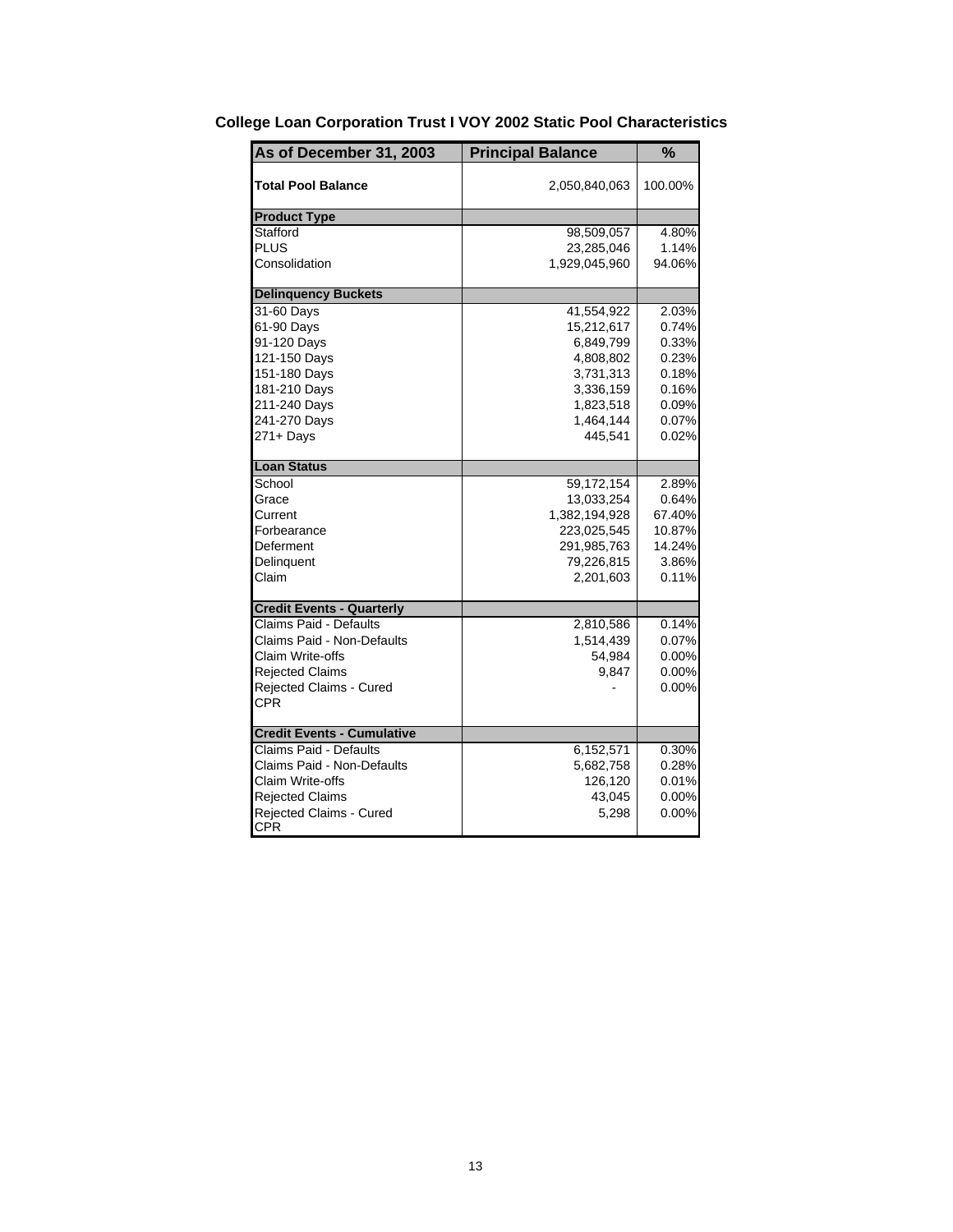| As of March 31, 2004              | <b>Principal Balance</b> | %        |
|-----------------------------------|--------------------------|----------|
| Total Pool Balance                | 2,018,179,140            | 100.00%  |
| <b>Product Type</b>               |                          |          |
| Stafford                          | 101,914,633              | 5.05%    |
| PLUS                              | 21,374,540               | 1.06%    |
| Consolidation                     | 1,894,889,968            | 93.89%   |
| <b>Delinquency Buckets</b>        |                          |          |
| 31-60 Days                        | 35,353,883               | 1.75%    |
| 61-90 Days                        | 17,407,702               | 0.86%    |
| 91-120 Days                       | 9,582,833                | 0.47%    |
| 121-150 Days                      | 6,437,000                | 0.32%    |
| 151-180 Days                      | 3,281,994                | 0.16%    |
| 181-210 Days                      | 2,335,969                | 0.12%    |
| 211-240 Days                      | 2,103,014                | 0.10%    |
| 241-270 Days                      | 1,122,052                | 0.06%    |
| $271 +$ Days                      | 560,464                  | 0.03%    |
| <b>Loan Status</b>                |                          |          |
| School                            | 60,357,411               | 2.99%    |
| Grace                             | 10,795,825               | 0.53%    |
| Current                           | 1,347,751,596            | 66.78%   |
| Forbearance                       | 219,479,364              | 10.88%   |
| Deferment                         | 298,768,640              | 14.80%   |
| Delinguent                        | 78,184,909               | 3.87%    |
| Claim                             | 2,841,395                | 0.14%    |
| <b>Credit Events - Quarterly</b>  |                          |          |
| Claims Paid - Defaults            | 1,785,905                | 0.09%    |
| Claims Paid - Non-Defaults        | 1,971,879                | 0.10%    |
| Claim Write-offs                  | 42,755                   | $0.00\%$ |
| <b>Rejected Claims</b>            | 3,424                    | 0.00%    |
| Rejected Claims - Cured           | 22,657                   | 0.00%    |
| CPR                               |                          |          |
| <b>Credit Events - Cumulative</b> |                          |          |
| Claims Paid - Defaults            | 7,938,476                | 0.39%    |
| Claims Paid - Non-Defaults        | 7,654,637                | 0.38%    |
| Claim Write-offs                  | 168,875                  | 0.01%    |
| <b>Rejected Claims</b>            | 46,469                   | 0.00%    |
| Rejected Claims - Cured           | 27,956                   | 0.00%    |
| <b>CPR</b>                        |                          |          |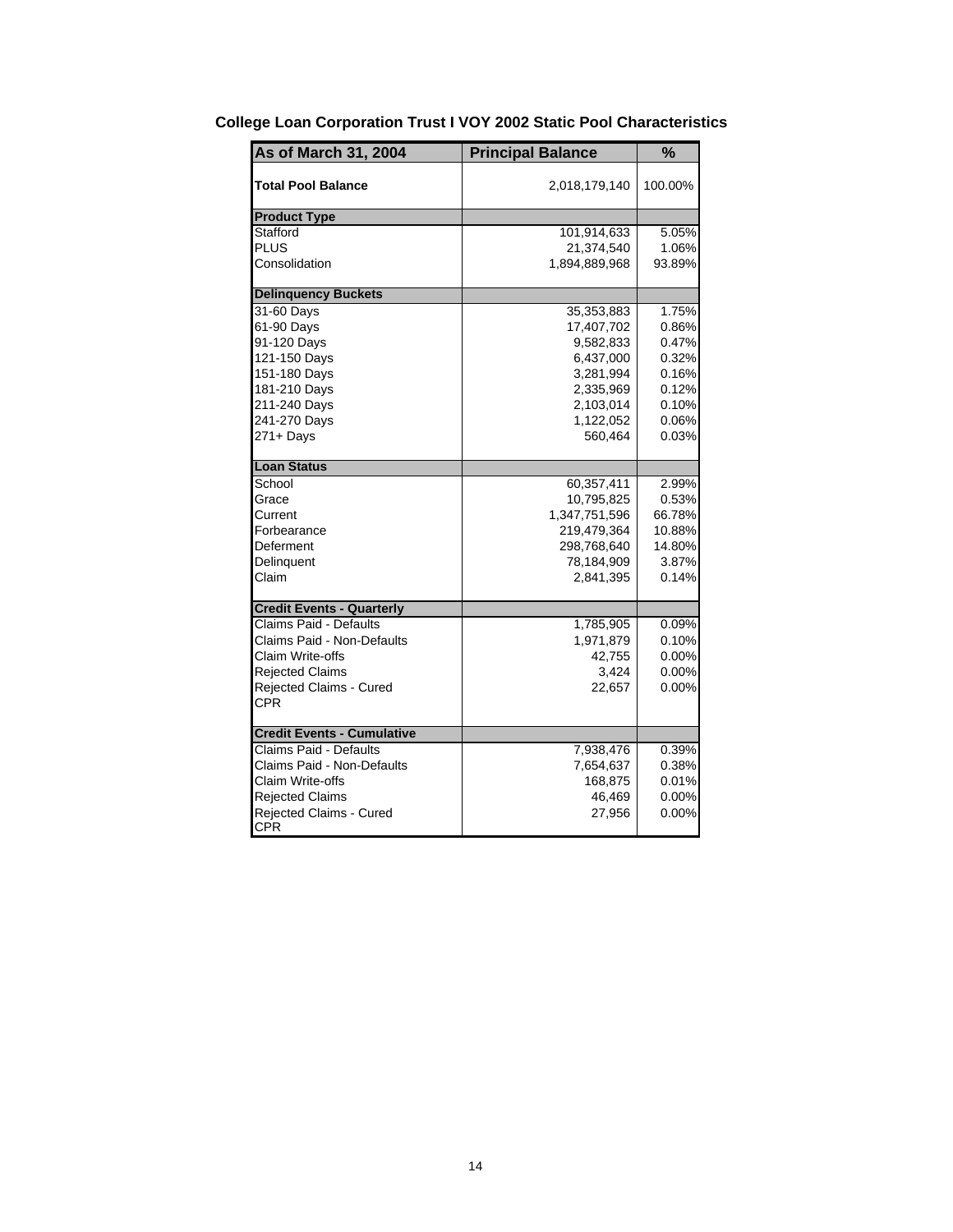| As of June 30, 2004               | <b>Principal Balance</b> | $\frac{9}{6}$ |
|-----------------------------------|--------------------------|---------------|
| Total Pool Balance                | 1,977,120,683            | 100.00%       |
| <b>Product Type</b>               |                          |               |
| Stafford                          | 99,673,195               | 5.04%         |
| <b>PLUS</b>                       | 17,728,311               | 0.90%         |
| Consolidation                     | 1,859,719,176            | 94.06%        |
| <b>Delinquency Buckets</b>        |                          |               |
| 31-60 Days                        | 34,877,812               | 1.76%         |
| 61-90 Days                        | 18,530,618               | 0.94%         |
| 91-120 Days                       | 8,350,535                | 0.42%         |
| 121-150 Days                      | 5,878,452                | 0.30%         |
| 151-180 Days                      | 5,339,277                | 0.27%         |
| 181-210 Days                      | 3,752,684                | 0.19%         |
| 211-240 Days                      | 2,842,056                | 0.14%         |
| 241-270 Days                      | 1,574,584                | 0.08%         |
| $271 +$ Days                      | 820,119                  | 0.04%         |
| <b>Loan Status</b>                |                          |               |
| School                            | 49,085,924               | 2.48%         |
| Grace                             | 15,549,037               | 0.79%         |
| Current                           | 1,336,864,693            | 67.62%        |
| Forbearance                       | 202,255,976              | 10.23%        |
| Deferment                         | 289,144,012              | 14.62%        |
| Delinguent                        | 81,966,137               | 4.15%         |
| Claim                             | 2,254,904                | 0.11%         |
| <b>Credit Events - Quarterly</b>  |                          |               |
| Claims Paid - Defaults            | 2,801,726                | 0.14%         |
| Claims Paid - Non-Defaults        | 1,825,342                | 0.09%         |
| Claim Write-offs                  | 58,871                   | 0.00%         |
| <b>Rejected Claims</b>            | 877                      | 0.00%         |
| Rejected Claims - Cured           | 4,461                    | 0.00%         |
| CPR                               |                          |               |
| <b>Credit Events - Cumulative</b> |                          |               |
| Claims Paid - Defaults            | 10,740,201               | 0.54%         |
| Claims Paid - Non-Defaults        | 9,479,979                | 0.48%         |
| Claim Write-offs                  | 227,746                  | 0.01%         |
| <b>Rejected Claims</b>            | 47,346                   | 0.00%         |
| Rejected Claims - Cured           | 32,416                   | 0.00%         |
| <b>CPR</b>                        |                          |               |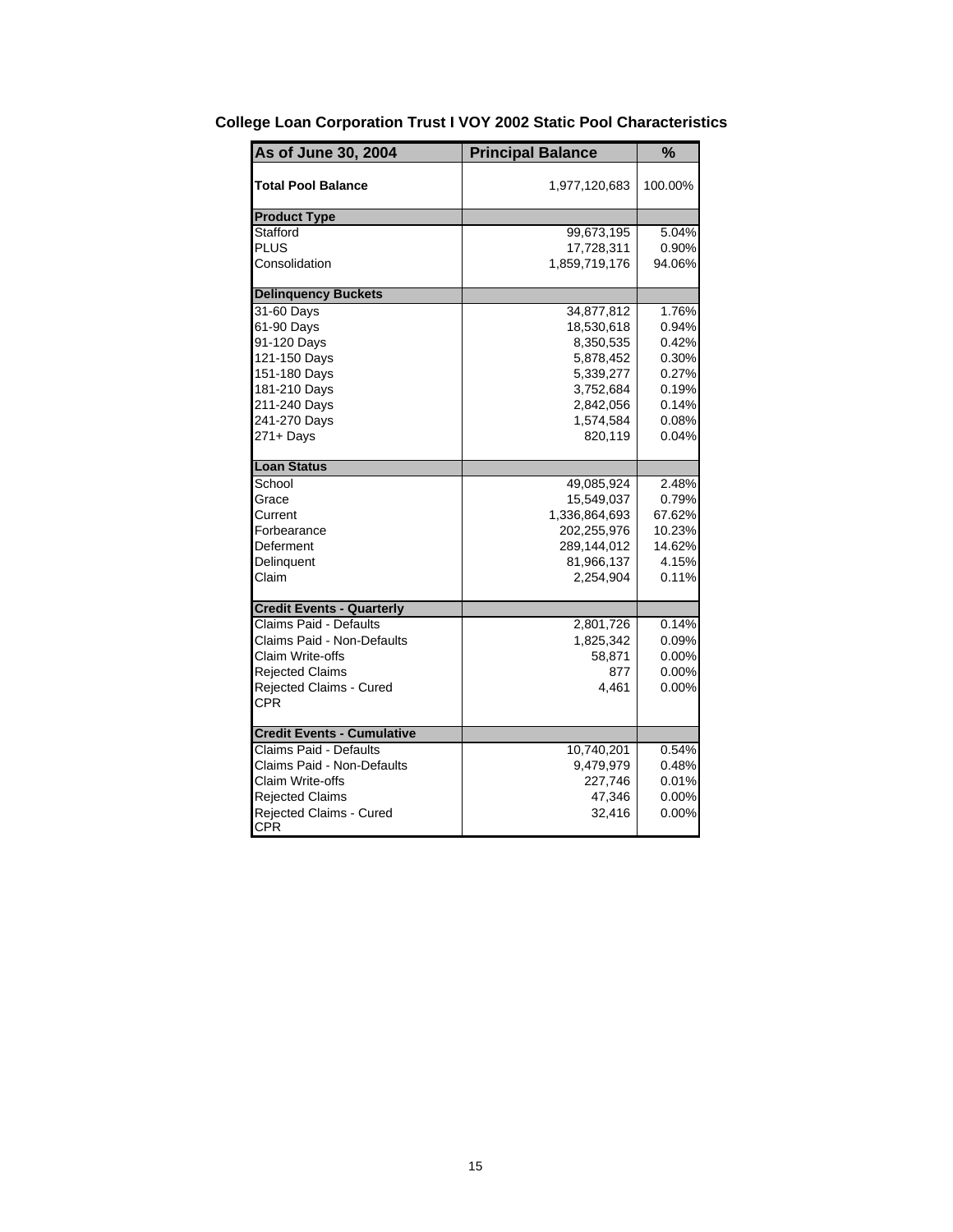| As of September 30, 2004          | <b>Principal Balance</b> | %        |
|-----------------------------------|--------------------------|----------|
| <b>Total Pool Balance</b>         | 1,908,597,612            | 100.00%  |
| <b>Product Type</b>               |                          |          |
| Stafford                          | 94,327,536               | 4.94%    |
| <b>PLUS</b>                       | 14,479,161               | 0.76%    |
| Consolidation                     | 1,799,790,916            | 94.30%   |
| <b>Delinquency Buckets</b>        |                          |          |
| 31-60 Days                        | 35,388,919               | 1.85%    |
| 61-90 Days                        | 17,118,133               | 0.90%    |
| 91-120 Days                       | 10,271,264               | 0.54%    |
| 121-150 Days                      | 5,897,272                | 0.31%    |
| 151-180 Days                      | 5,550,753                | 0.29%    |
| 181-210 Days                      | 3,147,807                | 0.16%    |
| 211-240 Days                      | 2,444,535                | 0.13%    |
| 241-270 Days                      | 2,687,116                | 0.14%    |
| 271+ Days                         | 2,014,853                | 0.11%    |
| <b>Loan Status</b>                |                          |          |
| School                            | 42,557,014               | 2.23%    |
| Grace                             | 16,303,371               | 0.85%    |
| Current                           | 1,291,625,353            | 67.67%   |
| Forbearance                       | 190,695,455              | 9.99%    |
| Deferment                         | 280,617,181              | 14.70%   |
| Delinguent                        | 84,520,652               | 4.43%    |
| Claim                             | 2,278,585                | 0.12%    |
| <b>Credit Events - Quarterly</b>  |                          |          |
| Claims Paid - Defaults            | 2,612,825                | 0.14%    |
| Claims Paid - Non-Defaults        | 1,288,417                | 0.07%    |
| Claim Write-offs                  | 58,389                   | $0.00\%$ |
| <b>Rejected Claims</b>            | 1,024                    | 0.00%    |
| Rejected Claims - Cured           | 2,903                    | 0.00%    |
| CPR                               |                          |          |
| <b>Credit Events - Cumulative</b> |                          |          |
| Claims Paid - Defaults            | 13,353,026               | 0.70%    |
| Claims Paid - Non-Defaults        | 10,768,396               | 0.56%    |
| Claim Write-offs                  | 286,134                  | 0.01%    |
| <b>Rejected Claims</b>            | 48,370                   | 0.00%    |
| Rejected Claims - Cured           | 35,319                   | 0.00%    |
| <b>CPR</b>                        |                          |          |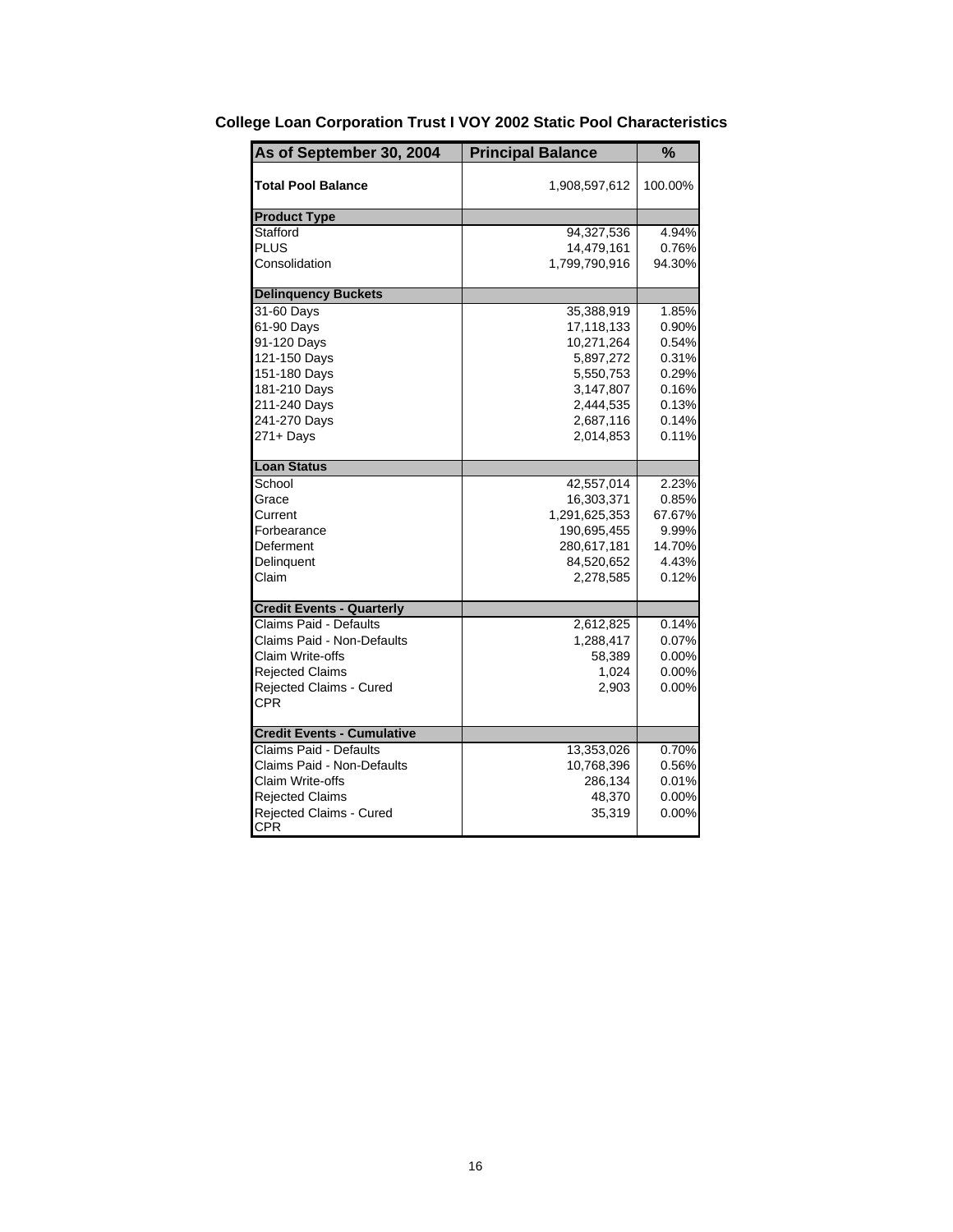| As of December 31, 2004           | <b>Principal Balance</b> | %        |
|-----------------------------------|--------------------------|----------|
| <b>Total Pool Balance</b>         | 1,862,301,784            | 100.00%  |
| <b>Product Type</b>               |                          |          |
| Stafford                          | 86,767,055               | 4.66%    |
| PLUS                              | 13,030,546               | 0.70%    |
| Consolidation                     | 1,762,504,183            | 94.64%   |
| <b>Delinquency Buckets</b>        |                          |          |
| 31-60 Days                        | 38,902,886               | 2.09%    |
| 61-90 Days                        | 16,960,726               | 0.91%    |
| 91-120 Days                       | 8,932,352                | 0.48%    |
| 121-150 Days                      | 6,799,023                | 0.37%    |
| 151-180 Days                      | 4,461,698                | 0.24%    |
| 181-210 Days                      | 3,954,954                | 0.21%    |
| 211-240 Days                      | 2,994,866                | 0.16%    |
| 241-270 Days                      | 2,569,748                | 0.14%    |
| $271 +$ Days                      | 2,287,482                | 0.12%    |
| <b>Loan Status</b>                |                          |          |
| School                            | 37,173,064               | 2.00%    |
| Grace                             | 8,854,703                | 0.48%    |
| Current                           | 1,288,758,658            | 69.20%   |
| Forbearance                       | 167,279,477              | 8.98%    |
| Deferment                         | 269,257,237              | 14.46%   |
| Delinquent                        | 87,863,736               | 4.72%    |
| Claim                             | 3,114,908                | 0.17%    |
| <b>Credit Events - Quarterly</b>  |                          |          |
| Claims Paid - Defaults            | 3,445,073                | 0.18%    |
| Claims Paid - Non-Defaults        | 1,262,797                | 0.07%    |
| Claim Write-offs                  | 63,053                   | $0.00\%$ |
| <b>Rejected Claims</b>            | 10,716                   | $0.00\%$ |
| Rejected Claims - Cured           | 8,957                    | 0.00%    |
| CPR                               |                          |          |
| <b>Credit Events - Cumulative</b> |                          |          |
| <b>Claims Paid - Defaults</b>     | 16,798,099               | 0.90%    |
| Claims Paid - Non-Defaults        | 12,031,193               | 0.65%    |
| Claim Write-offs                  | 349,187                  | 0.02%    |
| <b>Rejected Claims</b>            | 59,086                   | 0.00%    |
| Rejected Claims - Cured           | 44,276                   | 0.00%    |
| CPR                               |                          |          |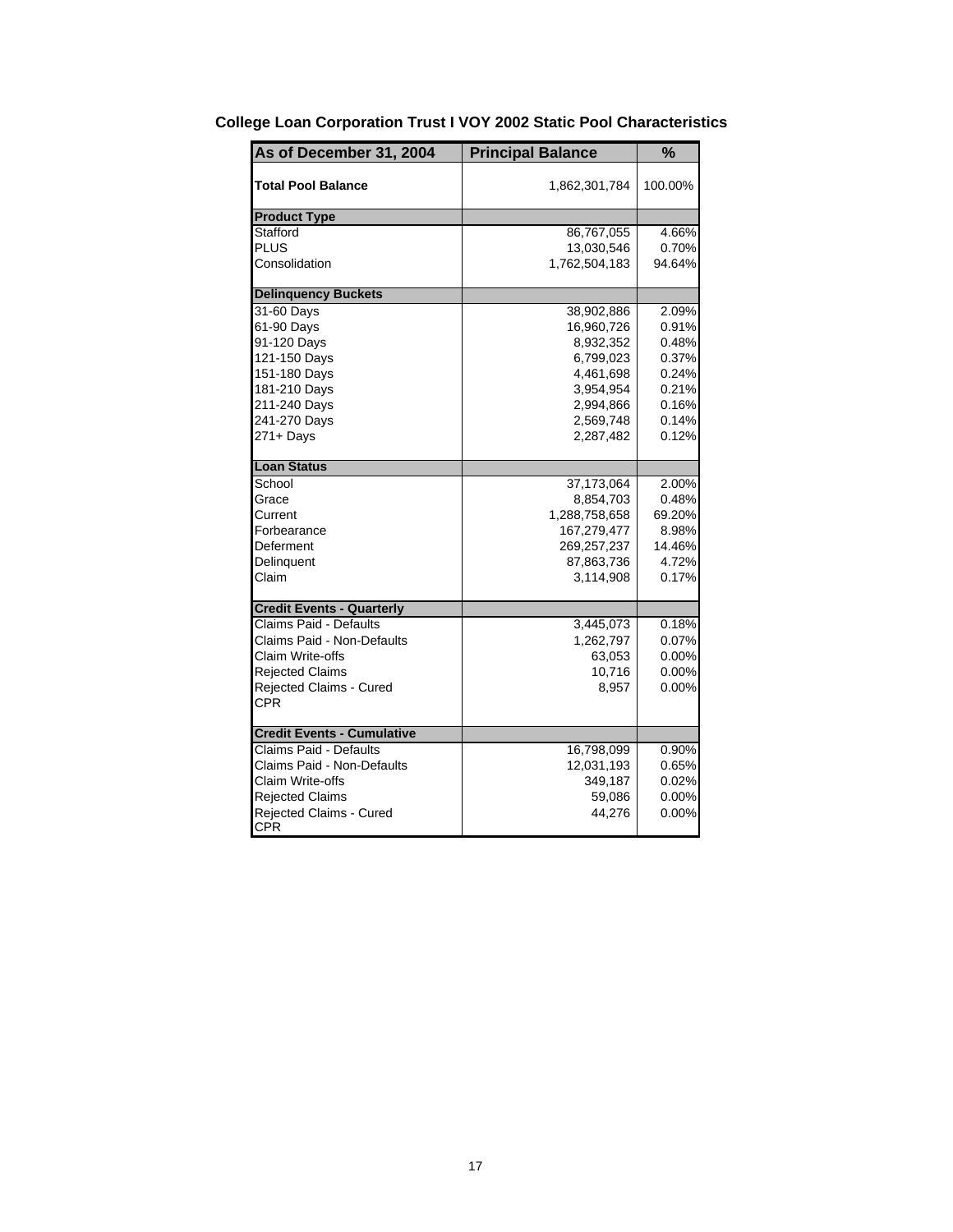| As of March 31, 2005              | <b>Principal Balance</b> | $\frac{1}{2}$ |
|-----------------------------------|--------------------------|---------------|
| Total Pool Balance                | 1,833,995,987            | 100.00%       |
| <b>Product Type</b>               |                          |               |
| Stafford                          | 90,182,461               | 4.92%         |
| PLUS                              | 11,767,198               | 0.64%         |
| Consolidation                     | 1,732,046,328            | 94.44%        |
| <b>Delinquency Buckets</b>        |                          |               |
| 31-60 Days                        | 31,391,482               | 1.71%         |
| 61-90 Days                        | 17,411,598               | 0.95%         |
| 91-120 Days                       | 8,356,399                | 0.46%         |
| 121-150 Days                      | 5,885,697                | 0.32%         |
| 151-180 Days                      | 4,727,236                | 0.26%         |
| 181-210 Days                      | 2,928,678                | 0.16%         |
| 211-240 Days                      | 2,226,958                | 0.12%         |
| 241-270 Days                      | 2,120,010                | 0.12%         |
| 271+ Days                         | 2,171,563                | 0.12%         |
| <b>Loan Status</b>                |                          |               |
| School                            | 40,440,429               | 2.21%         |
| Grace                             | 7,853,697                | 0.43%         |
| Current                           | 1,261,127,767            | 68.76%        |
| Forbearance                       | 176,231,932              | 9.61%         |
| Deferment                         | 267,446,386              | 14.58%        |
| Delinguent                        | 77,219,620               | 4.21%         |
| Claim                             | 3,676,156                | 0.20%         |
| <b>Credit Events - Quarterly</b>  |                          |               |
| Claims Paid - Defaults            | 4,177,097                | 0.23%         |
| Claims Paid - Non-Defaults        | 1,140,985                | 0.06%         |
| Claim Write-offs                  | 83,490                   | $0.00\%$      |
| <b>Rejected Claims</b>            | 9,266                    | 0.00%         |
| Rejected Claims - Cured           | 6,682                    | 0.00%         |
| CPR                               |                          |               |
| <b>Credit Events - Cumulative</b> |                          |               |
| Claims Paid - Defaults            | 20,975,196               | 1.14%         |
| Claims Paid - Non-Defaults        | 13,172,177               | 0.72%         |
| Claim Write-offs                  | 432,677                  | 0.02%         |
| <b>Rejected Claims</b>            | 68,352                   | 0.00%         |
| <b>Rejected Claims - Cured</b>    | 50,958                   | 0.00%         |
| <b>CPR</b>                        |                          |               |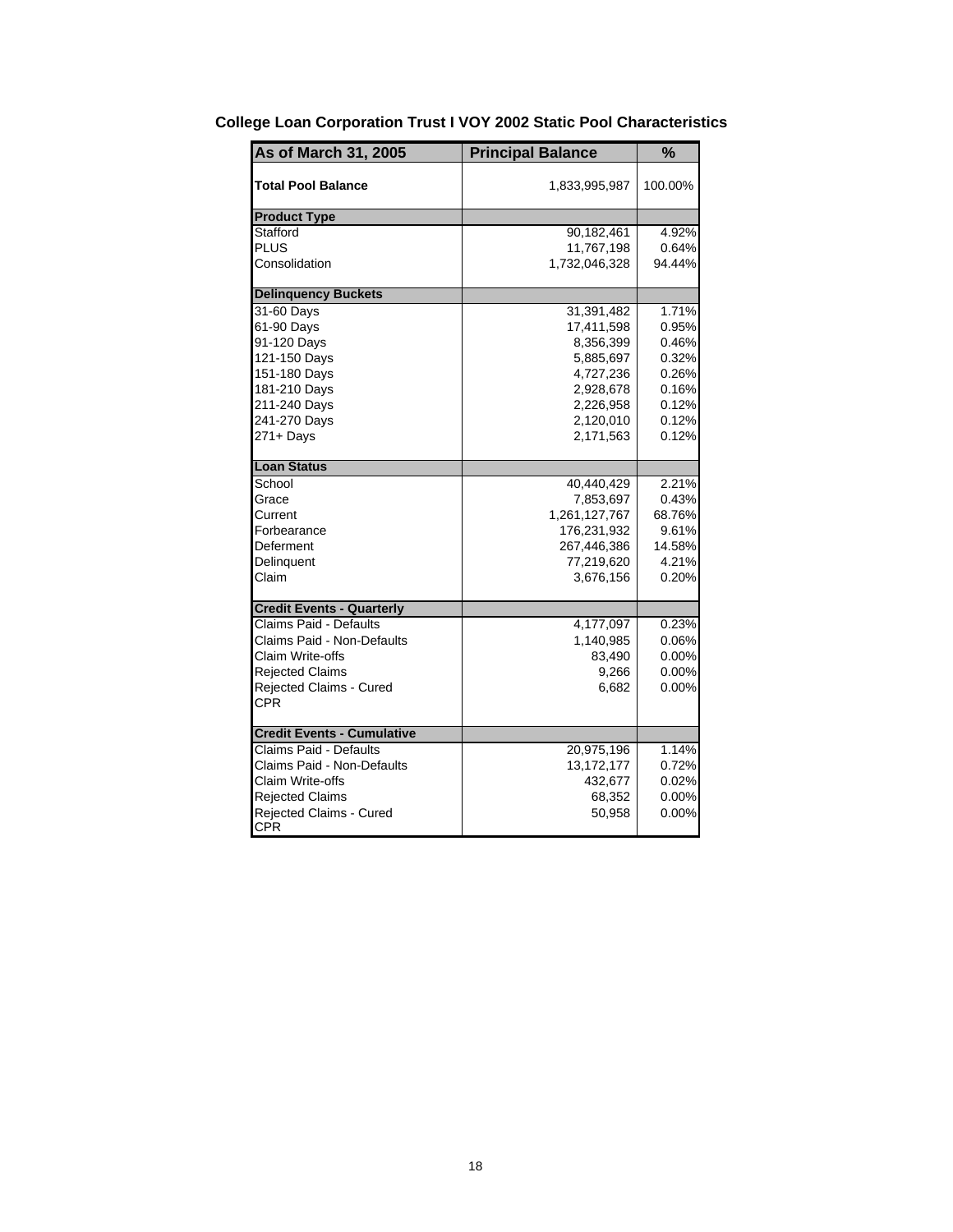| As of June 30, 2005               | <b>Principal Balance</b> | $\frac{1}{2}$ |
|-----------------------------------|--------------------------|---------------|
| <b>Total Pool Balance</b>         | 1,782,153,581            | 100.00%       |
| <b>Product Type</b>               |                          |               |
| Stafford                          | 82,982,237               | 4.66%         |
| <b>PLUS</b>                       | 9,995,772                | 0.56%         |
| Consolidation                     | 1,689,175,573            | 94.78%        |
| <b>Delinquency Buckets</b>        |                          |               |
| 31-60 Days                        | 33,493,043               | 1.88%         |
| 61-90 Days                        | 17,034,653               | 0.96%         |
| 91-120 Days                       | 9,827,537                | 0.55%         |
| 121-150 Days                      | 6,039,643                | 0.34%         |
| 151-180 Days                      | 6,115,654                | 0.34%         |
| 181-210 Days                      | 3,549,091                | 0.20%         |
| 211-240 Days                      | 2,621,280                | 0.15%         |
| 241-270 Days                      | 2,354,679                | 0.13%         |
| $271 +$ Days                      | 1,517,733                | 0.09%         |
| <b>Loan Status</b>                |                          |               |
| School                            | 27,631,648               | 1.55%         |
| Grace                             | 12,889,764               | 0.72%         |
| Current                           | 1,247,159,629            | 69.98%        |
| Forbearance                       | 157, 187, 781            | 8.82%         |
| Deferment                         | 252,051,943              | 14.14%        |
| Delinguent                        | 82,553,313               | 4.63%         |
| Claim                             | 2,679,503                | 0.15%         |
| <b>Credit Events - Quarterly</b>  |                          |               |
| Claims Paid - Defaults            | 4,108,858                | 0.23%         |
| Claims Paid - Non-Defaults        | 1,939,397                | 0.11%         |
| Claim Write-offs                  | 6,865                    | 0.00%         |
| <b>Rejected Claims</b>            | 20,854                   | 0.00%         |
| Rejected Claims - Cured           | 3,608                    | 0.00%         |
| CPR                               |                          |               |
| <b>Credit Events - Cumulative</b> |                          |               |
| Claims Paid - Defaults            | 25,084,054               | 1.41%         |
| Claims Paid - Non-Defaults        | 15,111,574               | 0.85%         |
| Claim Write-offs                  | 439,542                  | 0.02%         |
| <b>Rejected Claims</b>            | 89,206                   | 0.01%         |
| Rejected Claims - Cured           | 54,566                   | 0.00%         |
| <b>CPR</b>                        |                          |               |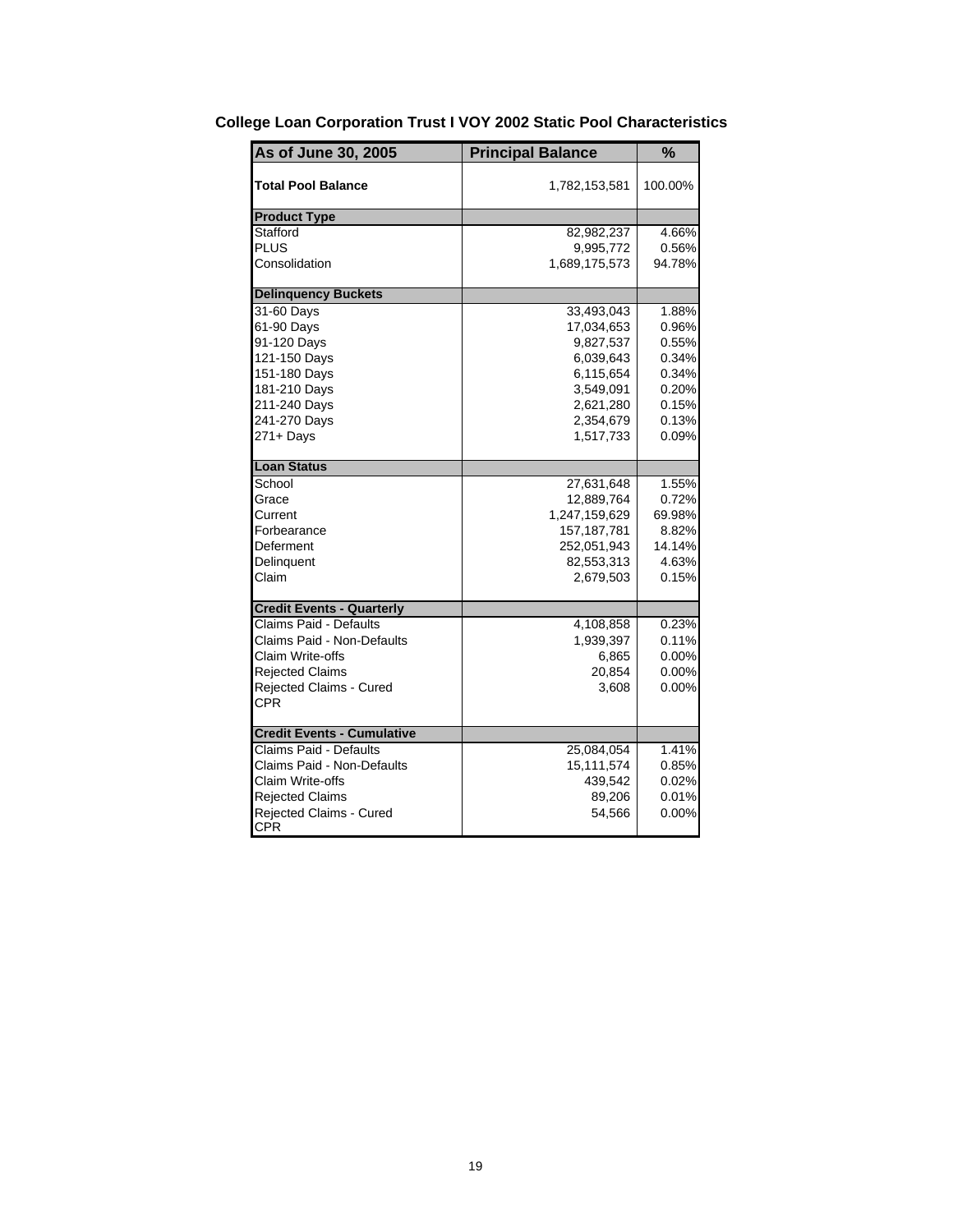| As of September 30, 2005          | <b>Principal Balance</b> | %        |
|-----------------------------------|--------------------------|----------|
| <b>Total Pool Balance</b>         | 1,720,080,475            | 100.00%  |
| <b>Product Type</b>               |                          |          |
| Stafford                          | 70,065,856               | 4.07%    |
| <b>PLUS</b>                       | 7,396,768                | 0.43%    |
| Consolidation                     | 1,642,617,851            | 95.50%   |
| <b>Delinquency Buckets</b>        |                          |          |
| 31-60 Days                        | 33,318,680               | 1.94%    |
| 61-90 Days                        | 16,276,732               | 0.95%    |
| 91-120 Days                       | 9,723,038                | 0.57%    |
| 121-150 Days                      | 8,055,409                | 0.47%    |
| 151-180 Days                      | 6,320,768                | 0.37%    |
| 181-210 Days                      | 4,330,810                | 0.25%    |
| 211-240 Days                      | 2,906,943                | 0.17%    |
| 241-270 Days                      | 3,054,090                | 0.18%    |
| 271+ Days                         | 2,676,869                | 0.16%    |
| <b>Loan Status</b>                |                          |          |
| School                            | 22,061,382               | 1.28%    |
| Grace                             | 8,853,845                | 0.51%    |
| Current                           | 1,210,535,970            | 70.38%   |
| Forbearance                       | 159,421,585              | 9.27%    |
| Deferment                         | 228,851,342              | 13.30%   |
| Delinquent                        | 86,663,339               | 5.04%    |
| Claim                             | 3,693,013                | 0.21%    |
| <b>Credit Events - Quarterly</b>  |                          |          |
| Claims Paid - Defaults            | 2,810,612                | 0.16%    |
| Claims Paid - Non-Defaults        | 1,084,746                | 0.06%    |
| Claim Write-offs                  |                          | 0.00%    |
| <b>Rejected Claims</b>            | 5,443                    | $0.00\%$ |
| Rejected Claims - Cured           |                          | 0.00%    |
| <b>CPR</b>                        |                          |          |
| <b>Credit Events - Cumulative</b> |                          |          |
| <b>Claims Paid - Defaults</b>     | 27,894,667               | 1.62%    |
| Claims Paid - Non-Defaults        | 16,196,320               | 0.94%    |
| Claim Write-offs                  | 439,542                  | 0.03%    |
| <b>Rejected Claims</b>            | 94,650                   | 0.01%    |
| Rejected Claims - Cured           | 54,566                   | 0.00%    |
| <b>CPR</b>                        |                          |          |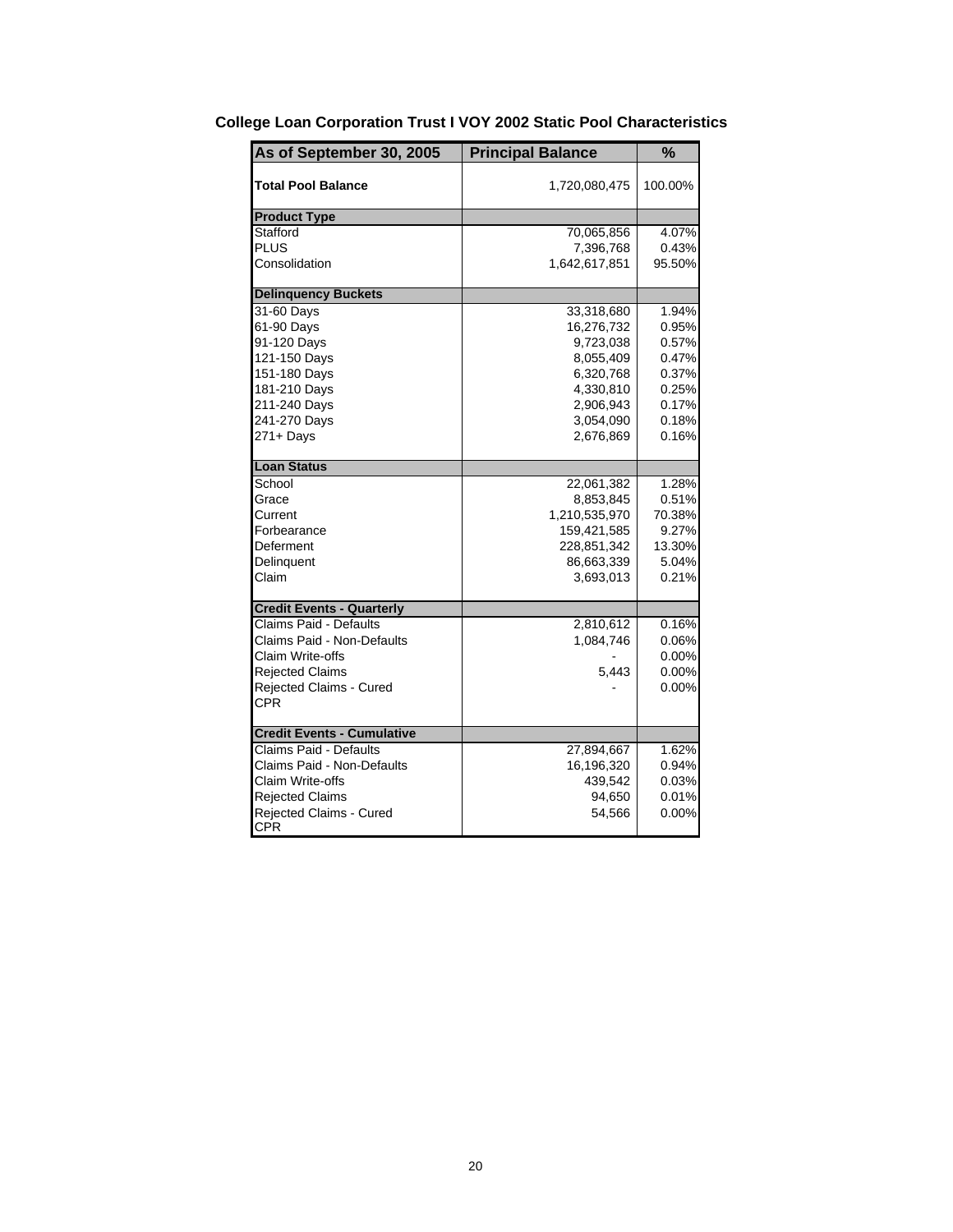| As of December 31, 2005           | <b>Principal Balance</b> | %        |
|-----------------------------------|--------------------------|----------|
| <b>Total Pool Balance</b>         | 1,651,801,279            | 100.00%  |
| <b>Product Type</b>               |                          |          |
| Stafford                          | 61,736,227               | 3.74%    |
| <b>PLUS</b>                       | 6,487,336                | 0.39%    |
| Consolidation                     | 1,583,577,717            | 95.87%   |
| <b>Delinquency Buckets</b>        |                          |          |
| 31-60 Days                        | 41,472,521               | 2.51%    |
| 61-90 Days                        | 18,216,839               | 1.10%    |
| 91-120 Days                       | 8,743,479                | 0.53%    |
| 121-150 Days                      | 7,107,045                | 0.43%    |
| 151-180 Days                      | 6,171,616                | 0.37%    |
| 181-210 Days                      | 4,516,809                | 0.27%    |
| 211-240 Days                      | 4,079,711                | 0.25%    |
| 241-270 Days                      | 3,933,224                | 0.24%    |
| 271+ Days                         | 4,441,460                | 0.27%    |
| <b>Loan Status</b>                |                          |          |
| School                            | 17,308,107               | 1.05%    |
| Grace                             | 5,167,542                | 0.31%    |
| Current                           | 1,182,598,216            | 71.59%   |
| Forbearance                       | 145,605,132              | 8.81%    |
| Deferment                         | 199,631,506              | 12.09%   |
| Delinguent                        | 98,682,705               | 5.97%    |
| Claim                             | 2,808,072                | 0.17%    |
| <b>Credit Events - Quarterly</b>  |                          |          |
| Claims Paid - Defaults            | 4,284,364                | 0.26%    |
| Claims Paid - Non-Defaults        | 1,713,388                | 0.10%    |
| Claim Write-offs                  |                          | $0.00\%$ |
| <b>Rejected Claims</b>            | 7,280                    | 0.00%    |
| Rejected Claims - Cured           | 4,333                    | 0.00%    |
| <b>CPR</b>                        |                          |          |
| <b>Credit Events - Cumulative</b> |                          |          |
| Claims Paid - Defaults            | 32,179,030               | 1.95%    |
| Claims Paid - Non-Defaults        | 17,909,708               | 1.08%    |
| Claim Write-offs                  | 439,542                  | 0.03%    |
| <b>Rejected Claims</b>            | 101,930                  | 0.01%    |
| Rejected Claims - Cured           | 58,899                   | 0.00%    |
| <b>CPR</b>                        |                          |          |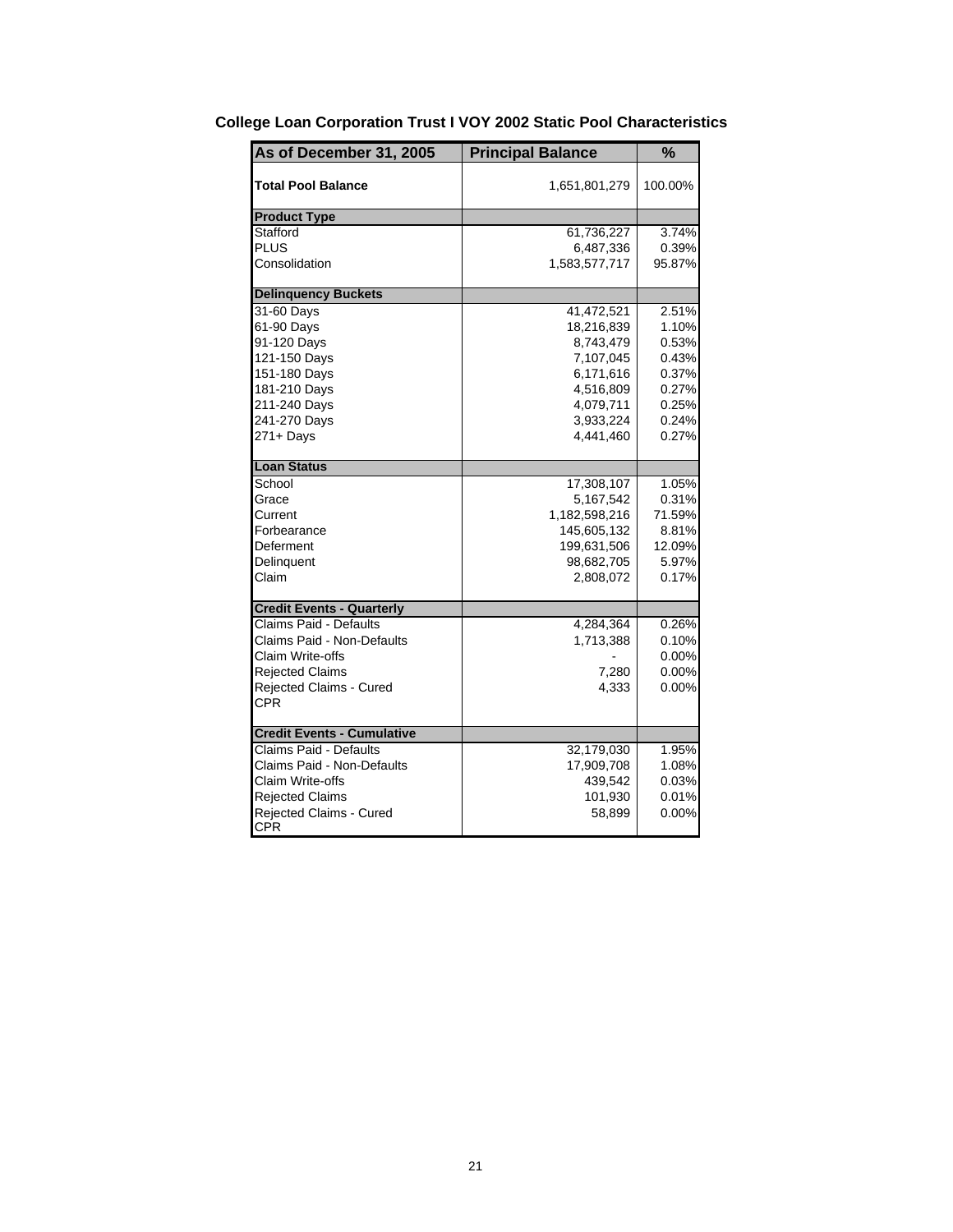| <b>As of March 31, 2004</b>       | <b>Principal Balance</b> | %        |
|-----------------------------------|--------------------------|----------|
| <b>Total Pool Balance</b>         | 2,812,043,679            | 100.00%  |
| <b>Product Type</b>               |                          |          |
| Stafford                          | 272,125,846              | 9.68%    |
| PLUS                              | 83,965,231               | 2.99%    |
| Consolidation                     | 2,455,952,602            | 87.34%   |
| <b>Delinquency Buckets</b>        |                          |          |
| 31-60 Days                        | 45, 164, 541             | 1.61%    |
| 61-90 Days                        | 16,965,930               | 0.60%    |
| 91-120 Days                       | 14,086,876               | 0.50%    |
| 121-150 Days                      | 10,212,306               | 0.36%    |
| 151-180 Days                      | 4,471,184                | 0.16%    |
| 181-210 Days                      | 3,226,949                | 0.11%    |
| 211-240 Days                      | 2,903,206                | 0.10%    |
| 241-270 Days                      | 1,106,606                | 0.04%    |
| 271+ Days                         | 205,509                  | 0.01%    |
| <b>Loan Status</b>                |                          |          |
| School                            | 235,317,099              | 8.37%    |
| Grace                             | 25,119,373               | 0.89%    |
| Current                           | 1,882,647,619            | 66.95%   |
| Forbearance                       | 244,021,616              | 8.68%    |
| Deferment                         | 323,619,588              | 11.51%   |
| Delinquent                        | 98,343,108               | 3.50%    |
| Claim                             | 2,975,276                | 0.11%    |
| <b>Credit Events - Quarterly</b>  |                          |          |
| Claims Paid - Defaults            | 2,157,848                | 0.08%    |
| <b>Claims Paid - Non-Defaults</b> | 1,297,745                | 0.05%    |
| Claim Write-offs                  | 43,463                   | $0.00\%$ |
| <b>Rejected Claims</b>            | 793                      | 0.00%    |
| Rejected Claims - Cured           |                          | 0.00%    |
| <b>CPR</b>                        |                          |          |
| <b>Credit Events - Cumulative</b> |                          |          |
| Claims Paid - Defaults            | 2,157,848                | 0.08%    |
| Claims Paid - Non-Defaults        | 2,987,351                | 0.11%    |
| Claim Write-offs                  | 43,463                   | 0.00%    |
| <b>Rejected Claims</b>            | 793                      | 0.00%    |
| Rejected Claims - Cured           |                          | 0.00%    |
| <b>CPR</b>                        |                          |          |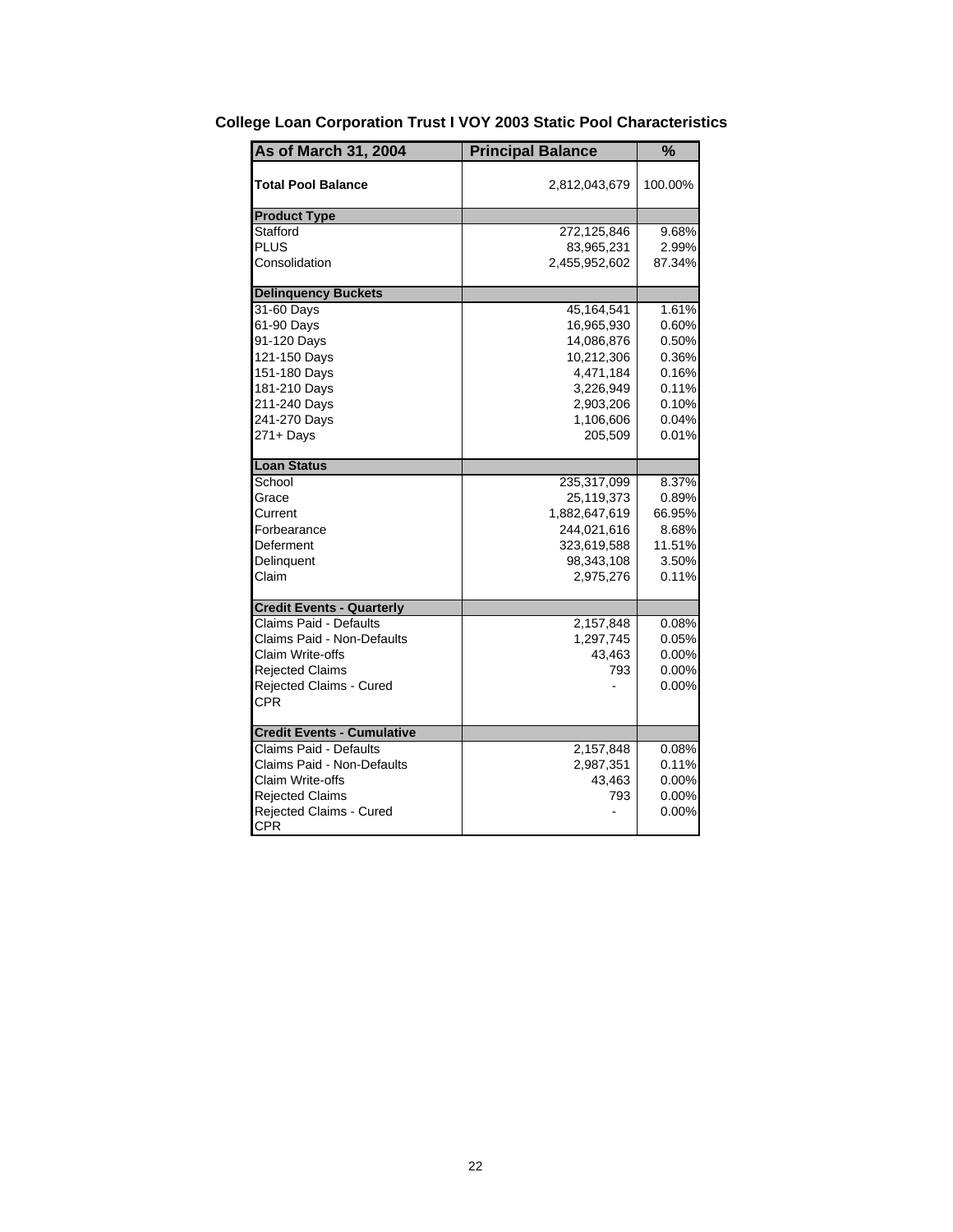| As of June 30, 2004               | <b>Principal Balance</b> | $\overline{\frac{9}{6}}$ |
|-----------------------------------|--------------------------|--------------------------|
| Total Pool Balance                | 2,995,478,783            | 100.00%                  |
| <b>Product Type</b>               |                          |                          |
| Stafford                          | 287,289,770              | 9.59%                    |
| PLUS                              | 62,642,859               | 2.09%                    |
| Consolidation                     | 2,645,546,153            | 88.32%                   |
| <b>Delinquency Buckets</b>        |                          |                          |
| 31-60 Days                        | 58,246,345               | 1.94%                    |
| 61-90 Days                        | 29,875,028               | 1.00%                    |
| 91-120 Days                       | 15,205,942               | 0.51%                    |
| 121-150 Days                      | 9,886,793                | 0.33%                    |
| 151-180 Days                      | 7,176,566                | 0.24%                    |
| 181-210 Days                      | 5,332,290                | 0.18%                    |
| 211-240 Days                      | 4,041,111                | 0.13%                    |
| 241-270 Days                      | 2,403,523                | 0.08%                    |
| 271+ Days                         | 287,448                  | 0.01%                    |
| <b>Loan Status</b>                |                          |                          |
| School                            | 223,815,346              | 7.47%                    |
| Grace                             | 40,186,012               | 1.34%                    |
| Current                           | 1,987,666,881            | 66.36%                   |
| Forbearance                       | 259,336,456              | 8.66%                    |
| Deferment                         | 348,423,999              | 11.63%                   |
| Delinguent                        | 132,455,045              | 4.42%                    |
| Claim                             | 3,595,043                | 0.12%                    |
| <b>Credit Events - Quarterly</b>  |                          |                          |
| <b>Claims Paid - Defaults</b>     | 2,857,007                | 0.10%                    |
| Claims Paid - Non-Defaults        | 1,476,123                | 0.05%                    |
| Claim Write-offs                  | 57,659                   | 0.00%                    |
| <b>Rejected Claims</b>            | 121                      | 0.00%                    |
| Rejected Claims - Cured           |                          | 0.00%                    |
| CPR                               |                          |                          |
| <b>Credit Events - Cumulative</b> |                          |                          |
| <b>Claims Paid - Defaults</b>     | 5,014,856                | 0.17%                    |
| Claims Paid - Non-Defaults        | 4,463,474                | 0.15%                    |
| Claim Write-offs                  | 101,122                  | 0.00%                    |
| <b>Rejected Claims</b>            | 914                      | 0.00%                    |
| Rejected Claims - Cured           |                          | 0.00%                    |
| <b>CPR</b>                        |                          |                          |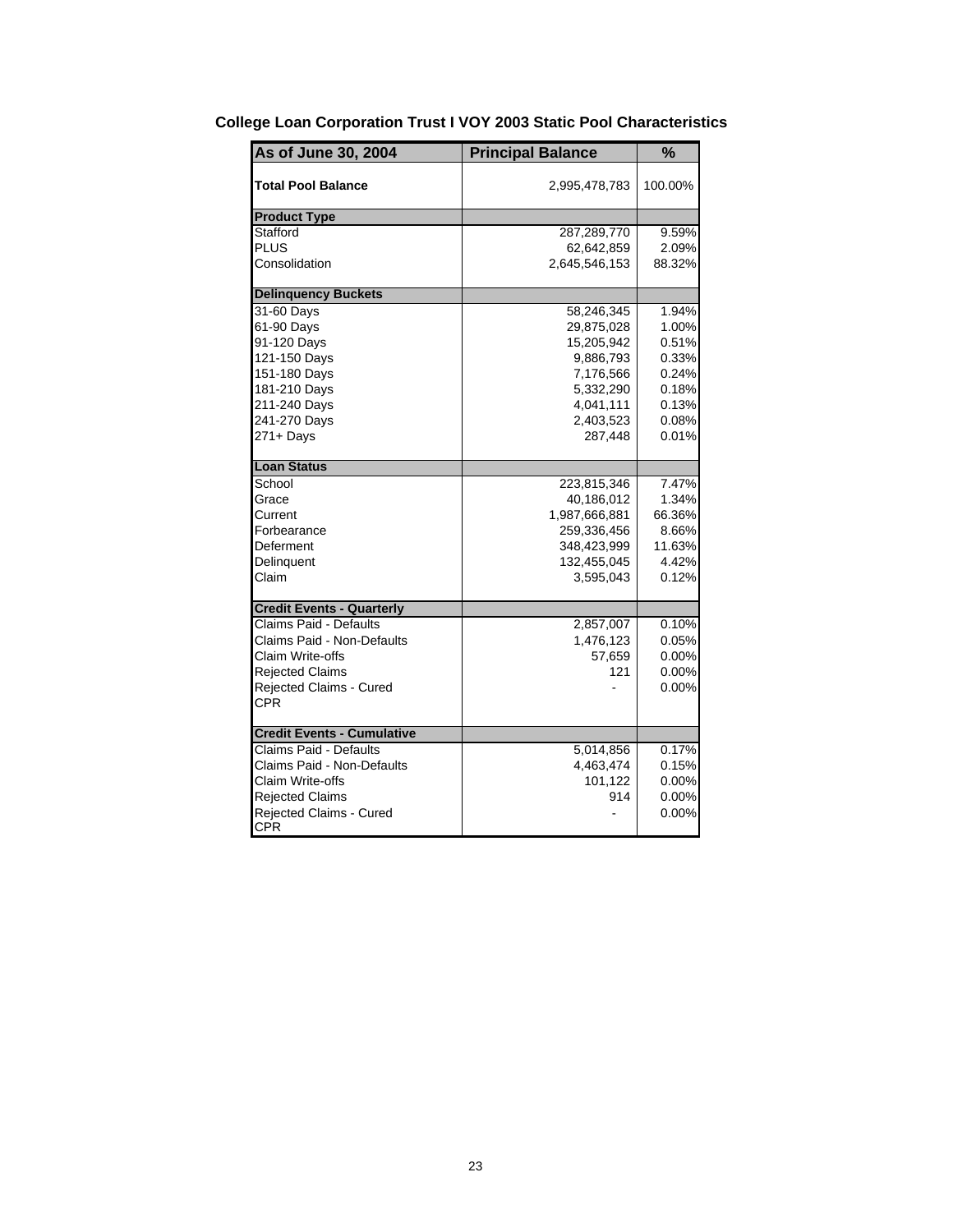| As of September 30, 2004          | <b>Principal Balance</b> | %        |
|-----------------------------------|--------------------------|----------|
| <b>Total Pool Balance</b>         | 2,899,212,705            | 100.00%  |
| <b>Product Type</b>               |                          |          |
| Stafford                          | 284,248,567              | 9.80%    |
| <b>PLUS</b>                       | 37,423,016               | 1.29%    |
| Consolidation                     | 2,577,541,121            | 88.90%   |
| <b>Delinquency Buckets</b>        |                          |          |
| 31-60 Days                        | 53,487,528               | 1.84%    |
| 61-90 Days                        | 31,256,117               | 1.08%    |
| 91-120 Days                       | 15,518,998               | 0.54%    |
| 121-150 Days                      | 11,496,425               | 0.40%    |
| 151-180 Days                      | 8,652,553                | 0.30%    |
| 181-210 Days                      | 5,306,465                | 0.18%    |
| 211-240 Days                      | 4,209,633                | 0.15%    |
| 241-270 Days                      | 3,762,004                | 0.13%    |
| 271+ Days                         | 1,889,133                | 0.07%    |
| <b>Loan Status</b>                |                          |          |
| School                            | 205,498,584              | 7.09%    |
| Grace                             | 44,324,476               | 1.53%    |
| Current                           | 1,897,967,440            | 65.46%   |
| Forbearance                       | 236,098,656              | 8.14%    |
| Deferment                         | 378,079,258              | 13.04%   |
| Delinquent                        | 135,578,857              | 4.68%    |
| Claim                             | 1,665,434                | 0.06%    |
| <b>Credit Events - Quarterly</b>  |                          |          |
| Claims Paid - Defaults            | 6,268,898                | 0.22%    |
| Claims Paid - Non-Defaults        | 1,643,313                | 0.06%    |
| Claim Write-offs                  | 121,020                  | $0.00\%$ |
| <b>Rejected Claims</b>            |                          | $0.00\%$ |
| Rejected Claims - Cured           |                          | 0.00%    |
| <b>CPR</b>                        |                          |          |
| <b>Credit Events - Cumulative</b> |                          |          |
| <b>Claims Paid - Defaults</b>     | 11,283,754               | 0.39%    |
| Claims Paid - Non-Defaults        | 6,106,787                | 0.21%    |
| Claim Write-offs                  | 222,141                  | 0.01%    |
| <b>Rejected Claims</b>            | 914                      | $0.00\%$ |
| Rejected Claims - Cured           |                          | 0.00%    |
| <b>CPR</b>                        |                          |          |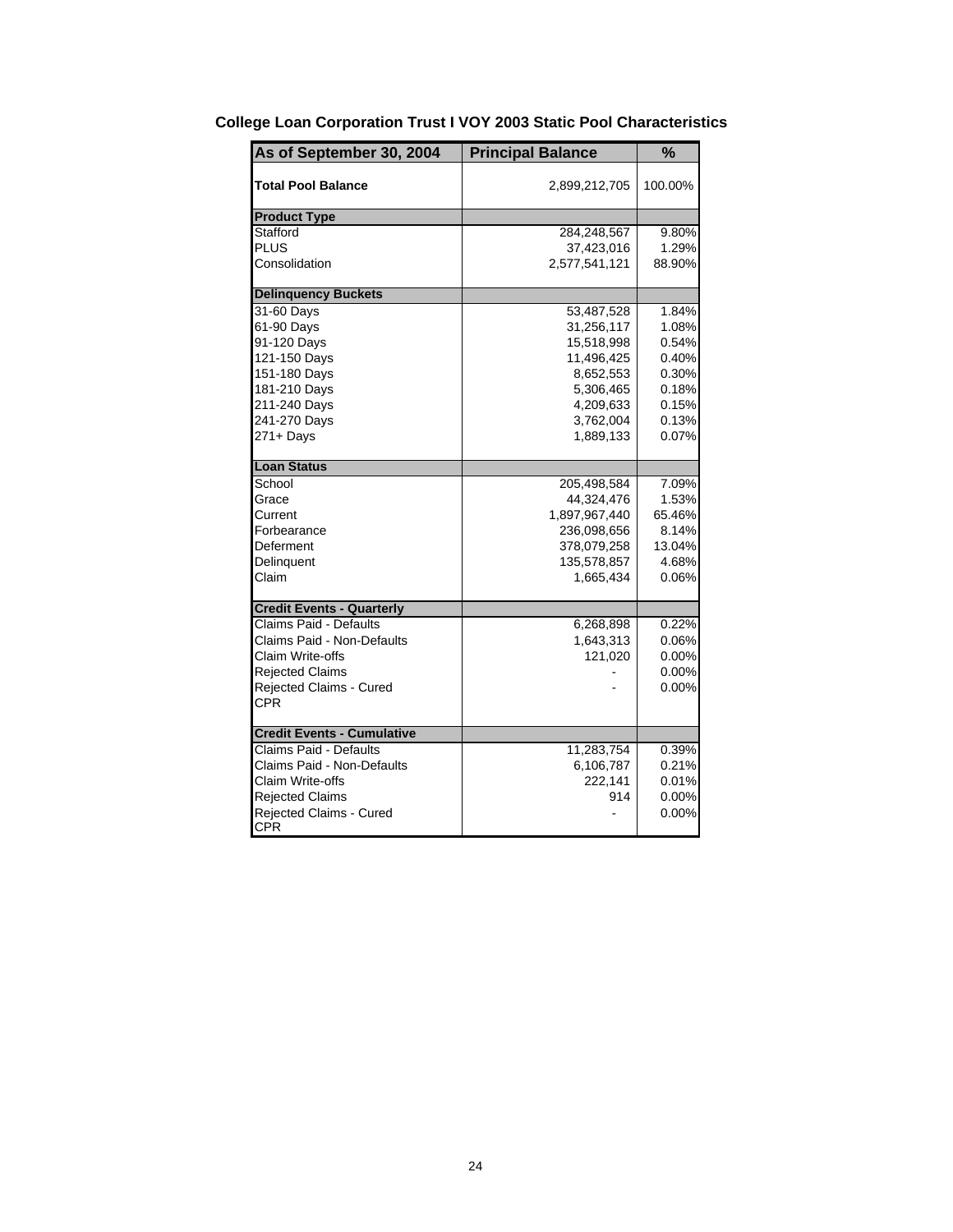| As of December 31, 2004           | <b>Principal Balance</b> | %        |
|-----------------------------------|--------------------------|----------|
| <b>Total Pool Balance</b>         | 2,857,596,099            | 100.00%  |
| <b>Product Type</b>               |                          |          |
| Stafford                          | 296,631,151              | 10.38%   |
| <b>PLUS</b>                       | 31,603,480               | 1.11%    |
| Consolidation                     | 2,529,361,468            | 88.51%   |
| <b>Delinquency Buckets</b>        |                          |          |
| 31-60 Days                        | 64,403,847               | 2.25%    |
| 61-90 Days                        | 28,589,143               | 1.00%    |
| 91-120 Days                       | 16,009,780               | 0.56%    |
| 121-150 Days                      | 11,025,432               | 0.39%    |
| 151-180 Days                      | 8,485,955                | 0.30%    |
| 181-210 Days                      | 5,036,375                | 0.18%    |
| 211-240 Days                      | 5,637,743                | 0.20%    |
| 241-270 Days                      | 4,583,191                | 0.16%    |
| 271+ Days                         | 3,362,525                | 0.12%    |
| <b>Loan Status</b>                |                          |          |
| School                            | 202,032,073              | 7.07%    |
| Grace                             | 40,276,339               | 1.41%    |
| Current                           | 1,876,933,620            | 65.68%   |
| Forbearance                       | 216,432,360              | 7.57%    |
| Deferment                         | 370,156,420              | 12.95%   |
| Delinquent                        | 147, 133, 992            | 5.15%    |
| Claim                             | 4,631,294                | 0.16%    |
| <b>Credit Events - Quarterly</b>  |                          |          |
| Claims Paid - Defaults            | 2,805,004                | 0.10%    |
| Claims Paid - Non-Defaults        | 1,324,615                | 0.05%    |
| Claim Write-offs                  | 57,500                   | $0.00\%$ |
| <b>Rejected Claims</b>            |                          | $0.00\%$ |
| Rejected Claims - Cured           | 914                      | 0.00%    |
| <b>CPR</b>                        |                          |          |
| <b>Credit Events - Cumulative</b> |                          |          |
| <b>Claims Paid - Defaults</b>     | 14,088,758               | 0.49%    |
| Claims Paid - Non-Defaults        | 7,431,402                | 0.26%    |
| Claim Write-offs                  | 279,642                  | 0.01%    |
| <b>Rejected Claims</b>            | 914                      | $0.00\%$ |
| Rejected Claims - Cured           | 914                      | 0.00%    |
| <b>CPR</b>                        |                          |          |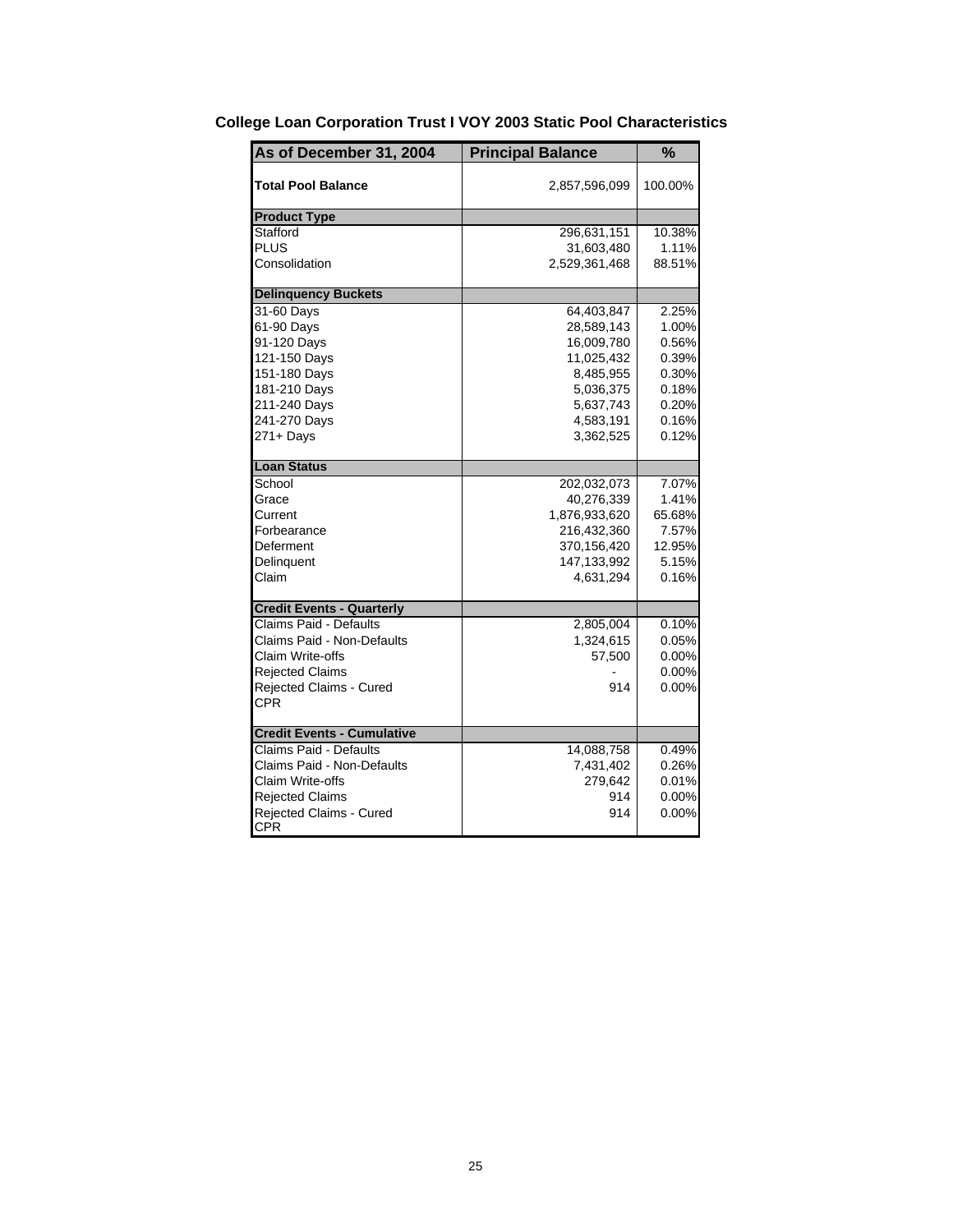| As of March 31, 2005              | <b>Principal Balance</b> | $\frac{1}{2}$ |
|-----------------------------------|--------------------------|---------------|
| <b>Total Pool Balance</b>         | 2,897,910,082            | 100.00%       |
| <b>Product Type</b>               |                          |               |
| Stafford                          | 383,622,545              | 13.24%        |
| PLUS                              | 28,944,476               | 1.00%         |
| Consolidation                     | 2,485,343,061            | 85.76%        |
| <b>Delinquency Buckets</b>        |                          |               |
| 31-60 Days                        | 48,857,796               | 1.69%         |
| 61-90 Days                        | 27,466,095               | 0.95%         |
| 91-120 Days                       | 15,648,661               | 0.54%         |
| 121-150 Days                      | 11,365,197               | 0.39%         |
| 151-180 Days                      | 7,322,351                | 0.25%         |
| 181-210 Days                      | 5,170,543                | 0.18%         |
| 211-240 Days                      | 3,932,704                | 0.14%         |
| 241-270 Days                      | 3,608,558                | 0.12%         |
| 271+ Days                         | 3,086,946                | 0.11%         |
| <b>Loan Status</b>                |                          |               |
| School                            | 266,549,771              | 9.20%         |
| Grace                             | 50,015,472               | 1.73%         |
| Current                           | 1,850,531,773            | 63.86%        |
| Forbearance                       | 225,546,793              | 7.78%         |
| Deferment                         | 372,599,769              | 12.86%        |
| Delinquent                        | 126,458,852              | 4.36%         |
| Claim                             | 6,207,652                | 0.21%         |
| <b>Credit Events - Quarterly</b>  |                          |               |
| Claims Paid - Defaults            | 6,180,247                | 0.21%         |
| Claims Paid - Non-Defaults        | 2,192,965                | 0.08%         |
| Claim Write-offs                  | 124.018                  | 0.00%         |
| <b>Rejected Claims</b>            |                          | 0.00%         |
| Rejected Claims - Cured           |                          | 0.00%         |
| CPR                               |                          |               |
| <b>Credit Events - Cumulative</b> |                          |               |
| Claims Paid - Defaults            | 20,269,005               | 0.70%         |
| Claims Paid - Non-Defaults        | 9,624,367                | 0.33%         |
| Claim Write-offs                  | 403,660                  | 0.01%         |
| <b>Rejected Claims</b>            | 914                      | 0.00%         |
| <b>Rejected Claims - Cured</b>    | 914                      | 0.00%         |
| <b>CPR</b>                        |                          |               |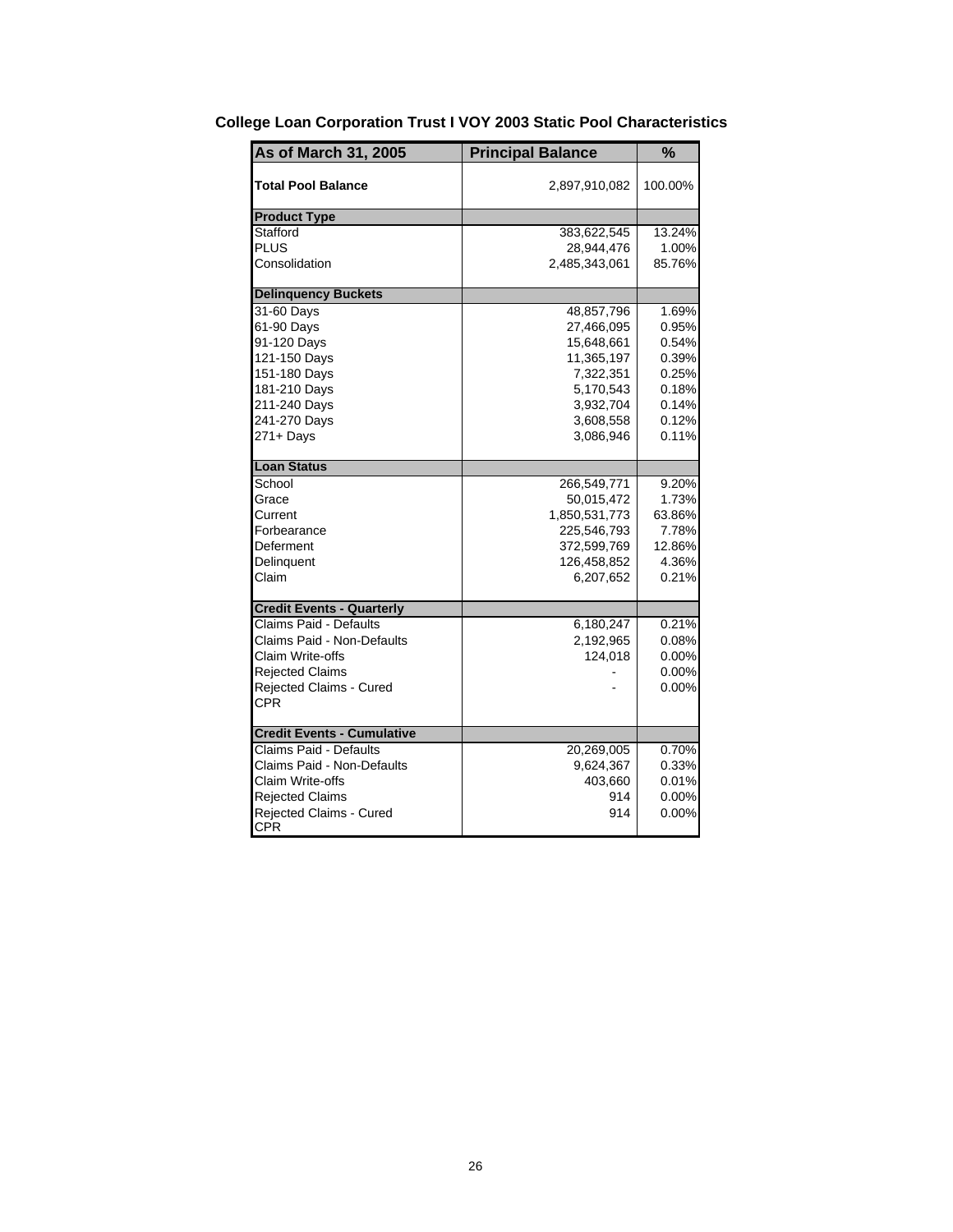| As of June 30, 2005               | <b>Principal Balance</b> | $\frac{1}{2}$ |
|-----------------------------------|--------------------------|---------------|
| <b>Total Pool Balance</b>         | 2,804,383,662            | 100.00%       |
| <b>Product Type</b>               |                          |               |
| Stafford                          | 361,768,937              | 12.90%        |
| PLUS                              | 20,787,467               | 0.74%         |
| Consolidation                     | 2,421,827,257            | 86.36%        |
| <b>Delinquency Buckets</b>        |                          |               |
| 31-60 Days                        | 49,692,507               | 1.77%         |
| 61-90 Days                        | 26,040,358               | 0.93%         |
| 91-120 Days                       | 16,164,045               | 0.58%         |
| 121-150 Days                      | 10,032,601               | 0.36%         |
| 151-180 Days                      | 8,978,638                | 0.32%         |
| 181-210 Days                      | 6,541,625                | 0.23%         |
| 211-240 Days                      | 4,918,935                | 0.18%         |
| 241-270 Days                      | 3,609,750                | 0.13%         |
| 271+ Days                         | 3,080,158                | 0.11%         |
| <b>Loan Status</b>                |                          |               |
| School                            | 207,524,715              | 7.40%         |
| Grace                             | 67,966,758               | 2.42%         |
| Current                           | 1,806,429,190            | 64.41%        |
| Forbearance                       | 218,694,942              | 7.80%         |
| Deferment                         | 369,643,397              | 13.18%        |
| Delinquent                        | 129,058,616              | 4.60%         |
| Claim                             | 5,066,043                | 0.18%         |
| <b>Credit Events - Quarterly</b>  |                          |               |
| Claims Paid - Defaults            | 8,466,324                | 0.30%         |
| Claims Paid - Non-Defaults        | 1,450,266                | 0.05%         |
| Claim Write-offs                  | 5,575                    | 0.00%         |
| <b>Rejected Claims</b>            |                          | 0.00%         |
| Rejected Claims - Cured           |                          | 0.00%         |
| CPR                               |                          |               |
| <b>Credit Events - Cumulative</b> |                          |               |
| Claims Paid - Defaults            | 28,735,329               | 1.02%         |
| Claims Paid - Non-Defaults        | 11,074,633               | 0.39%         |
| Claim Write-offs                  | 409,234                  | 0.01%         |
| <b>Rejected Claims</b>            | 914                      | 0.00%         |
| <b>Rejected Claims - Cured</b>    | 914                      | 0.00%         |
| <b>CPR</b>                        |                          |               |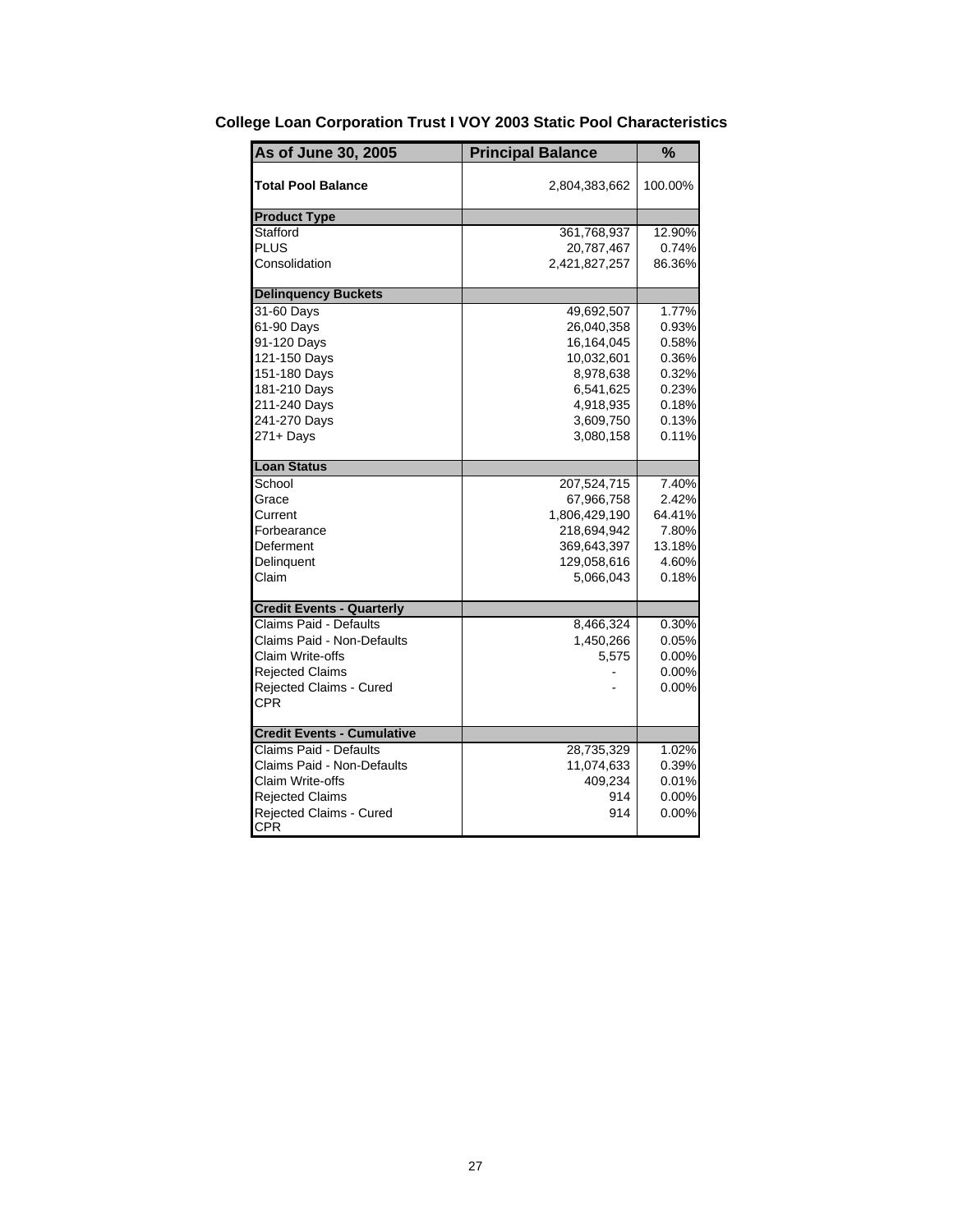| As of September 30, 2005          | <b>Principal Balance</b> | %        |
|-----------------------------------|--------------------------|----------|
| <b>Total Pool Balance</b>         | 2,667,284,735            | 100.00%  |
| <b>Product Type</b>               |                          |          |
| Stafford                          | 299,224,010              | 11.22%   |
| PLUS                              | 13,786,662               | 0.52%    |
| Consolidation                     | 2,354,274,063            | 88.26%   |
| <b>Delinquency Buckets</b>        |                          |          |
| 31-60 Days                        | 55,098,567               | 2.07%    |
| 61-90 Days                        | 25,890,569               | 0.97%    |
| 91-120 Days                       | 17,894,194               | 0.67%    |
| 121-150 Days                      | 11,158,390               | 0.42%    |
| 151-180 Days                      | 9,795,953                | 0.37%    |
| 181-210 Days                      | 7,303,973                | 0.27%    |
| 211-240 Days                      | 3,998,533                | 0.15%    |
| 241-270 Days                      | 4,029,744                | 0.15%    |
| 271+ Days                         | 3,138,707                | 0.12%    |
| <b>Loan Status</b>                |                          |          |
| School                            | 154,847,590              | 5.81%    |
| Grace                             | 58,723,921               | 2.20%    |
| Current                           | 1,724,244,344            | 64.64%   |
| Forbearance                       | 232,887,558              | 8.73%    |
| Deferment                         | 351,630,290              | 13.18%   |
| Delinquent                        | 138,308,630              | 5.19%    |
| Claim                             | 6,642,403                | 0.25%    |
| <b>Credit Events - Quarterly</b>  |                          |          |
| Claims Paid - Defaults            | 5,818,043                | 0.22%    |
| Claims Paid - Non-Defaults        | 1,685,212                | 0.06%    |
| Claim Write-offs                  |                          | $0.00\%$ |
| <b>Rejected Claims</b>            | 17,442                   | 0.00%    |
| Rejected Claims - Cured           |                          | 0.00%    |
| <b>CPR</b>                        |                          |          |
| <b>Credit Events - Cumulative</b> |                          |          |
| <b>Claims Paid - Defaults</b>     | 34,553,372               | 1.30%    |
| Claims Paid - Non-Defaults        | 12,759,844               | 0.48%    |
| Claim Write-offs                  | 409,234                  | 0.02%    |
| <b>Rejected Claims</b>            | 18,355                   | $0.00\%$ |
| Rejected Claims - Cured           | 914                      | 0.00%    |
| <b>CPR</b>                        |                          |          |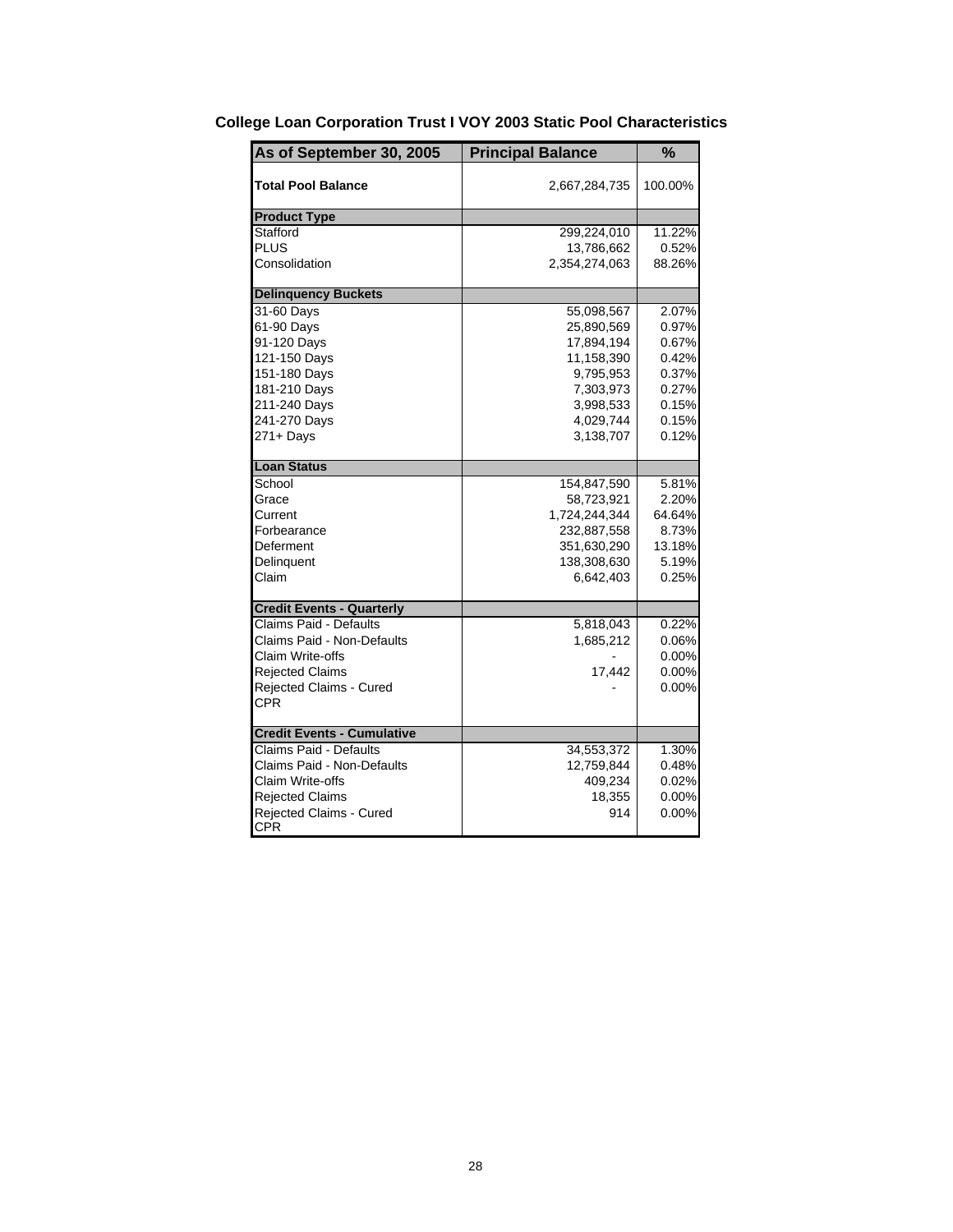| As of December 31, 2005           | <b>Principal Balance</b> | %        |
|-----------------------------------|--------------------------|----------|
| <b>Total Pool Balance</b>         | 2,566,166,750            | 100.00%  |
| <b>Product Type</b>               |                          |          |
| Stafford                          | 264,938,631              | 10.32%   |
| <b>PLUS</b>                       | 12,099,843               | 0.47%    |
| Consolidation                     | 2,289,128,276            | 89.20%   |
| <b>Delinquency Buckets</b>        |                          |          |
| 31-60 Days                        | 57,724,037               | 2.25%    |
| 61-90 Days                        | 25,232,674               | 0.98%    |
| 91-120 Days                       | 17,087,035               | 0.67%    |
| 121-150 Days                      | 12,126,103               | 0.47%    |
| 151-180 Days                      | 9,896,416                | 0.39%    |
| 181-210 Days                      | 7,472,613                | 0.29%    |
| 211-240 Days                      | 5,394,927                | 0.21%    |
| 241-270 Days                      | 5,054,264                | 0.20%    |
| 271+ Days                         | 6,387,265                | 0.25%    |
| <b>Loan Status</b>                |                          |          |
| School                            | 123,409,851              | 4.81%    |
| Grace                             | 46,157,426               | 1.80%    |
| Current                           | 1,693,052,455            | 65.98%   |
| Forbearance                       | 227,926,109              | 8.88%    |
| Deferment                         | 324,521,767              | 12.65%   |
| Delinquent                        | 146,375,334              | 5.70%    |
| Claim                             | 4,723,808                | 0.18%    |
| <b>Credit Events - Quarterly</b>  |                          |          |
| Claims Paid - Defaults            | 6,706,562                | 0.26%    |
| Claims Paid - Non-Defaults        | 2,488,868                | 0.10%    |
| Claim Write-offs                  |                          | 0.00%    |
| <b>Rejected Claims</b>            | 152                      | $0.00\%$ |
| Rejected Claims - Cured           | 152                      | 0.00%    |
| <b>CPR</b>                        |                          |          |
| <b>Credit Events - Cumulative</b> |                          |          |
| <b>Claims Paid - Defaults</b>     | 41,259,934               | 1.61%    |
| Claims Paid - Non-Defaults        | 15,248,713               | 0.59%    |
| Claim Write-offs                  | 409,234                  | 0.02%    |
| <b>Rejected Claims</b>            | 18,508                   | 0.00%    |
| Rejected Claims - Cured           | 1,066                    | 0.00%    |
| <b>CPR</b>                        |                          |          |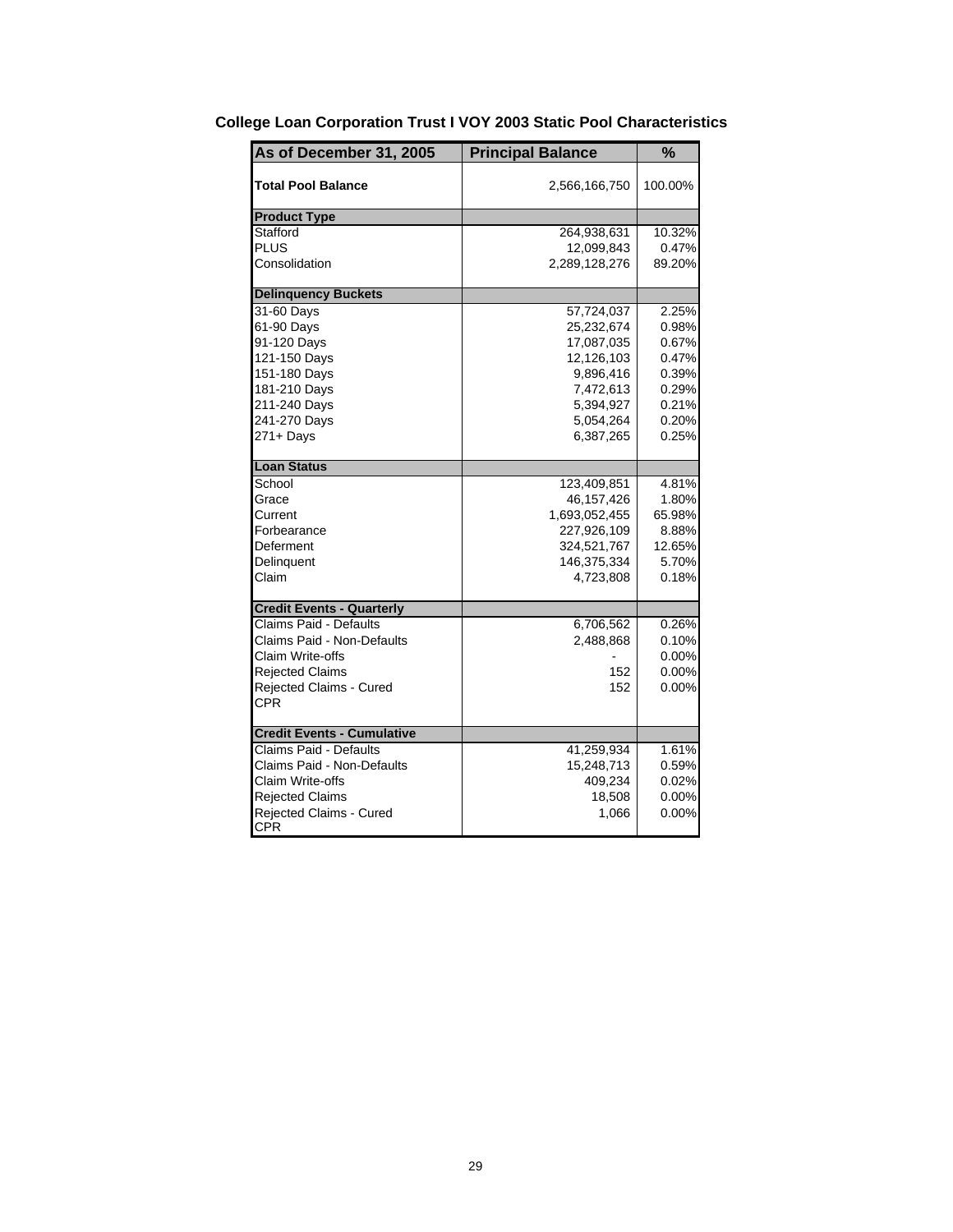| As of March 31, 2005              | <b>Principal Balance</b> | $\frac{1}{2}$ |
|-----------------------------------|--------------------------|---------------|
| <b>Total Pool Balance</b>         | 1,793,848,429            | 100.00%       |
| <b>Product Type</b>               |                          |               |
| Stafford                          | 317,303,755              | 17.69%        |
| PLUS                              | 103,732,402              | 5.78%         |
| Consolidation                     | 1,372,812,271            | 76.53%        |
| <b>Delinquency Buckets</b>        |                          |               |
| 31-60 Days                        | 34,083,756               | 1.90%         |
| 61-90 Days                        | 17,256,100               | 0.96%         |
| 91-120 Days                       | 10,352,090               | 0.58%         |
| 121-150 Days                      | 7,851,021                | 0.44%         |
| 151-180 Days                      | 3,505,834                | 0.20%         |
| 181-210 Days                      | 2,349,582                | 0.13%         |
| 211-240 Days                      | 2,883,199                | 0.16%         |
| 241-270 Days                      | 1,556,692                | 0.09%         |
| $271 +$ Days                      | 1,489,274                | 0.08%         |
| <b>Loan Status</b>                |                          |               |
| School                            | 271,749,048              | 15.15%        |
| Grace                             | 26,860,584               | 1.50%         |
| Current                           | 1,056,889,464            | 58.92%        |
| Forbearance                       | 149,515,353              | 8.33%         |
| Deferment                         | 204,711,946              | 11.41%        |
| Delinquent                        | 81,327,548               | 4.53%         |
| Claim                             | 2,794,485                | 0.16%         |
| <b>Credit Events - Quarterly</b>  |                          |               |
| Claims Paid - Defaults            | 1,522,721                | 0.08%         |
| Claims Paid - Non-Defaults        | 1,117,949                | 0.06%         |
| Claim Write-offs                  | 28,645                   | $0.00\%$      |
| <b>Rejected Claims</b>            |                          | 0.00%         |
| Rejected Claims - Cured           |                          | 0.00%         |
| CPR                               |                          |               |
| <b>Credit Events - Cumulative</b> |                          |               |
| Claims Paid - Defaults            | 1,522,721                | 0.08%         |
| Claims Paid - Non-Defaults        | 1,926,987                | 0.11%         |
| Claim Write-offs                  | 28,645                   | 0.00%         |
| <b>Rejected Claims</b>            |                          | 0.00%         |
| <b>Rejected Claims - Cured</b>    |                          | 0.00%         |
| <b>CPR</b>                        |                          |               |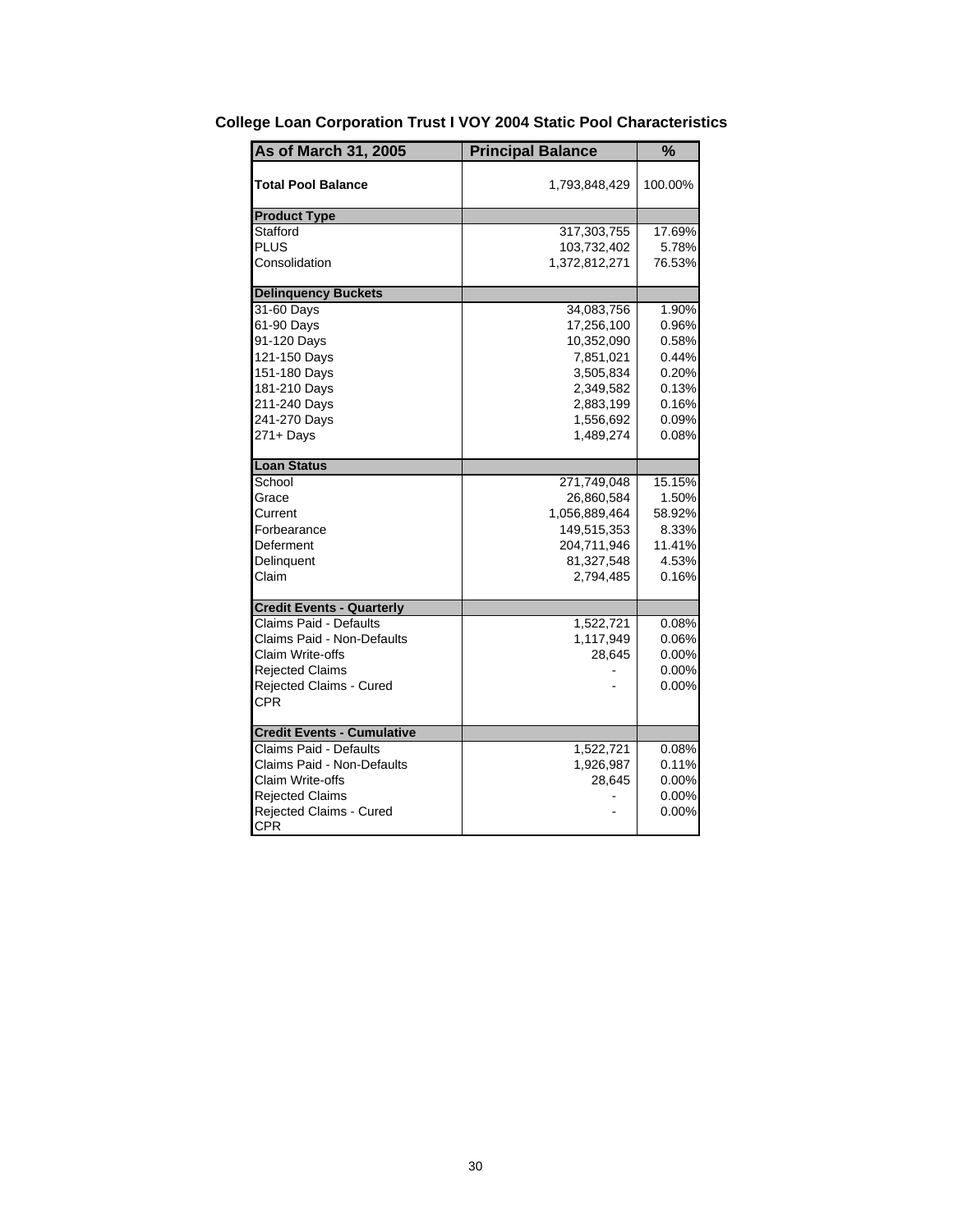| As of June 30, 2005               | <b>Principal Balance</b> | $\frac{1}{2}$ |
|-----------------------------------|--------------------------|---------------|
| Total Pool Balance                | 1,672,837,121            | 100.00%       |
| <b>Product Type</b>               |                          |               |
| Stafford                          | 331,324,507              | 19.81%        |
| PLUS                              | 44,050,613               | 2.63%         |
| Consolidation                     | 1,297,462,001            | 77.56%        |
| <b>Delinquency Buckets</b>        |                          |               |
| 31-60 Days                        | 32,777,906               | 1.96%         |
| 61-90 Days                        | 16,032,394               | 0.96%         |
| 91-120 Days                       | 11,308,060               | 0.68%         |
| 121-150 Days                      | 5,822,124                | 0.35%         |
| 151-180 Days                      | 5,998,056                | 0.36%         |
| 181-210 Days                      | 4,142,700                | 0.25%         |
| 211-240 Days                      | 3,258,860                | 0.19%         |
| 241-270 Days                      | 2,060,951                | 0.12%         |
| $271 +$ Days                      | 1,260,996                | 0.08%         |
| <b>Loan Status</b>                |                          |               |
| School                            | 255,951,580              | 15.30%        |
| Grace                             | 41,600,651               | 2.49%         |
| Current                           | 948,305,662              | 56.69%        |
| Forbearance                       | 141,963,361              | 8.49%         |
| Deferment                         | 199,476,588              | 11.92%        |
| Delinquent                        | 82,662,047               | 4.94%         |
| Claim                             | 2,877,232                | 0.17%         |
| <b>Credit Events - Quarterly</b>  |                          |               |
| Claims Paid - Defaults            | 3,981,554                | 0.24%         |
| Claims Paid - Non-Defaults        | 590,096                  | 0.04%         |
| Claim Write-offs                  | 100                      | $0.00\%$      |
| <b>Rejected Claims</b>            | 3,327                    | 0.00%         |
| <b>Rejected Claims - Cured</b>    |                          | 0.00%         |
| CPR                               |                          |               |
| <b>Credit Events - Cumulative</b> |                          |               |
| Claims Paid - Defaults            | 5,504,275                | 0.33%         |
| Claims Paid - Non-Defaults        | 2,517,083                | 0.15%         |
| Claim Write-offs                  | 28,745                   | 0.00%         |
| <b>Rejected Claims</b>            | 3,327                    | 0.00%         |
| Rejected Claims - Cured           |                          | 0.00%         |
| <b>CPR</b>                        |                          |               |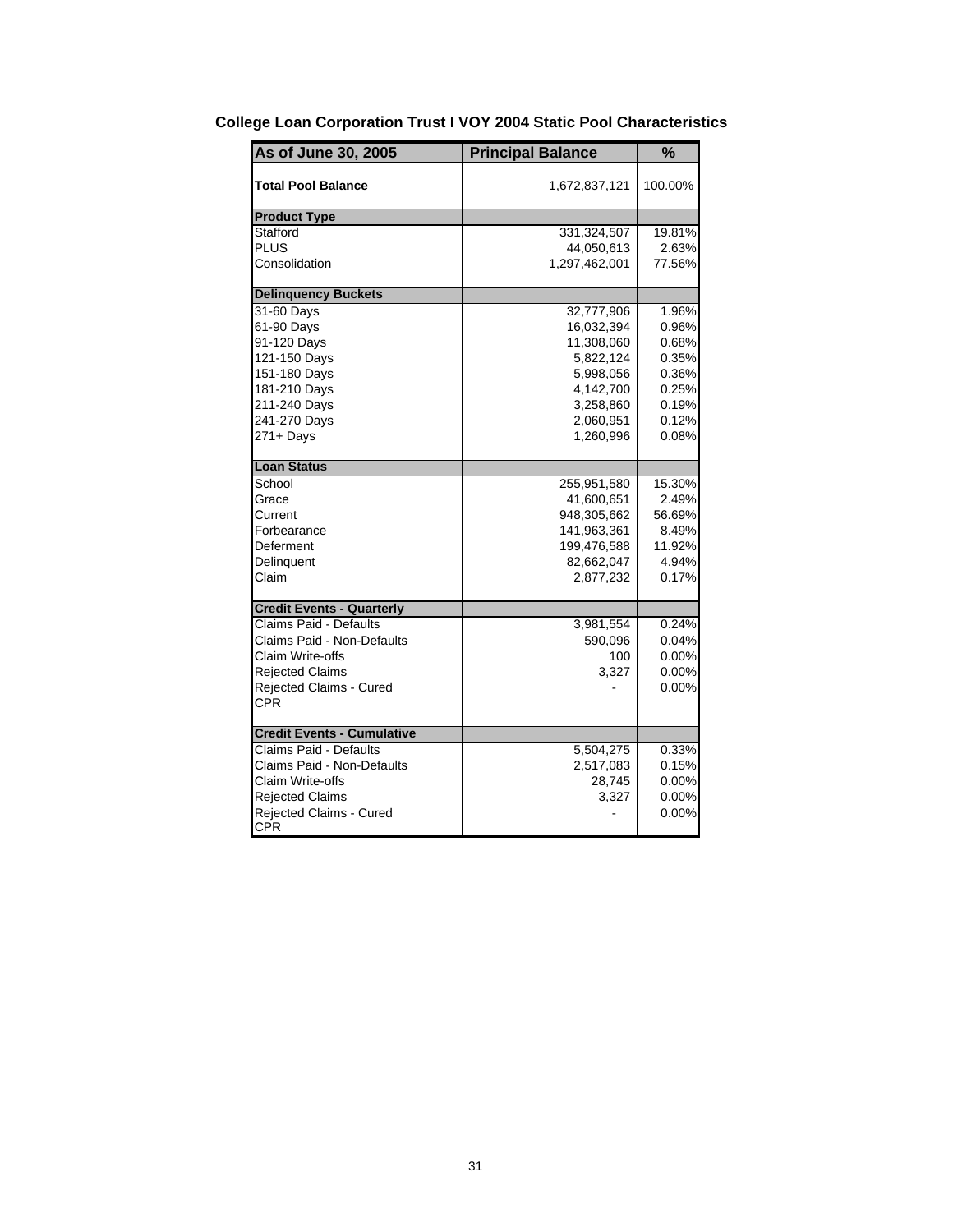| As of September 30, 2005          | <b>Principal Balance</b> | %        |
|-----------------------------------|--------------------------|----------|
| <b>Total Pool Balance</b>         | 1,577,890,217            | 100.00%  |
| <b>Product Type</b>               |                          |          |
| Stafford                          | 309,108,369              | 19.59%   |
| <b>PLUS</b>                       | 19,465,178               | 1.23%    |
| Consolidation                     | 1,249,316,670            | 79.18%   |
| <b>Delinquency Buckets</b>        |                          |          |
| 31-60 Days                        | 31,859,904               | 2.02%    |
| 61-90 Days                        | 18,095,785               | 1.15%    |
| 91-120 Days                       | 10,946,421               | 0.69%    |
| 121-150 Days                      | 9,464,971                | 0.60%    |
| 151-180 Days                      | 6,128,960                | 0.39%    |
| 181-210 Days                      | 5,143,500                | 0.33%    |
| 211-240 Days                      | 2,396,253                | 0.15%    |
| 241-270 Days                      | 3,028,514                | 0.19%    |
| $271 +$ Days                      | 2,158,654                | 0.14%    |
| <b>Loan Status</b>                |                          |          |
| School                            | 217,786,135              | 13.80%   |
| Grace                             | 45,042,118               | 2.85%    |
| Current                           | 875,652,743              | 55.50%   |
| Forbearance                       | 150,897,323              | 9.56%    |
| Deferment                         | 195,552,749              | 12.39%   |
| Delinguent                        | 89,222,961               | 5.65%    |
| Claim                             | 3,736,188                | 0.24%    |
| <b>Credit Events - Quarterly</b>  |                          |          |
| Claims Paid - Defaults            | 2,646,063                | 0.17%    |
| Claims Paid - Non-Defaults        | 1,156,080                | 0.07%    |
| Claim Write-offs                  |                          | 0.00%    |
| <b>Rejected Claims</b>            |                          | 0.00%    |
| Rejected Claims - Cured           | 3,327                    | 0.00%    |
| <b>CPR</b>                        |                          |          |
| <b>Credit Events - Cumulative</b> |                          |          |
| <b>Claims Paid - Defaults</b>     | 8,150,338                | 0.52%    |
| Claims Paid - Non-Defaults        | 3,673,163                | 0.23%    |
| Claim Write-offs                  | 28,745                   | $0.00\%$ |
| <b>Rejected Claims</b>            | 3,327                    | 0.00%    |
| Rejected Claims - Cured           | 3,327                    | 0.00%    |
| <b>CPR</b>                        |                          |          |